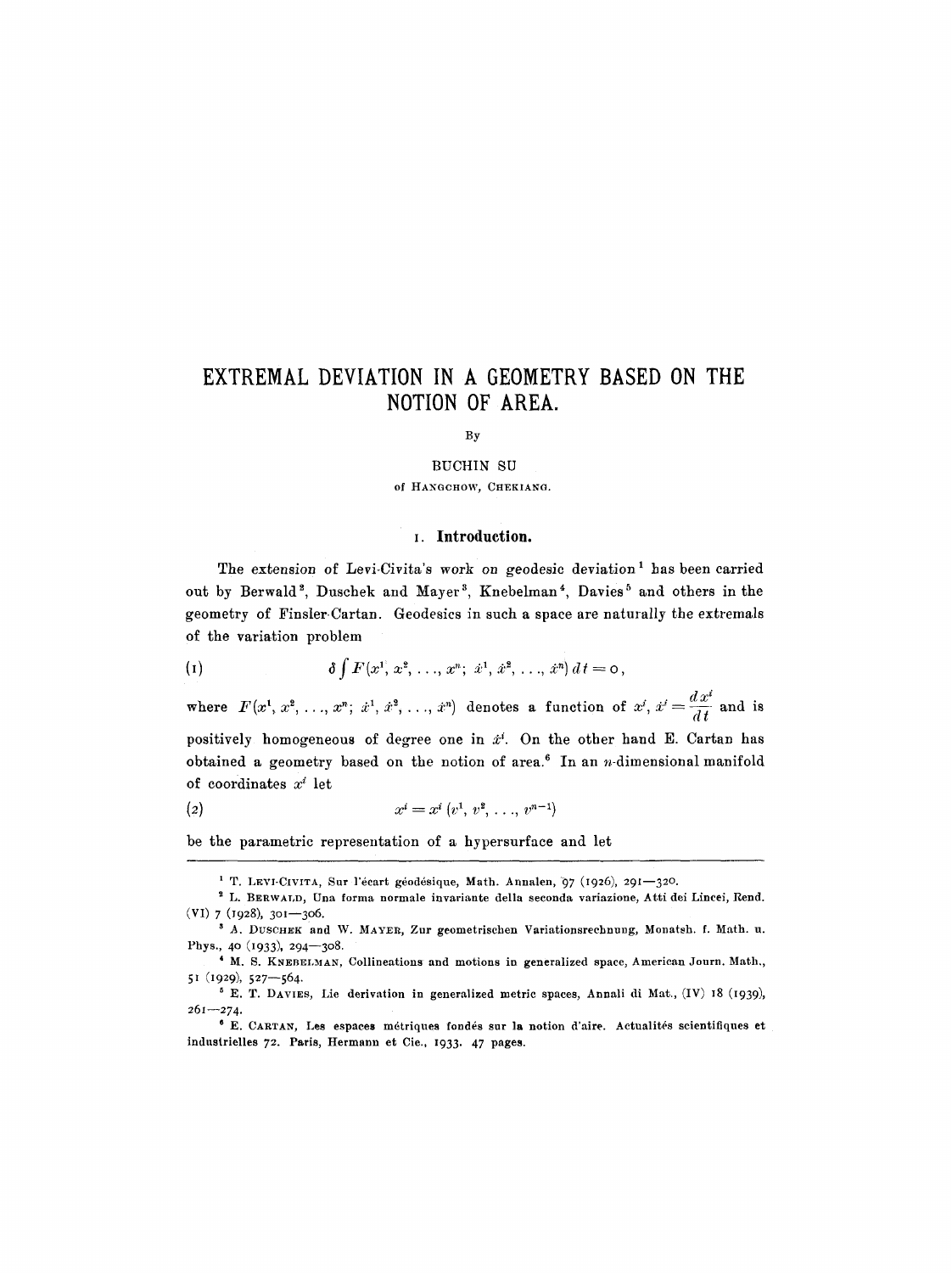(3) 
$$
\int_{(n-1)} \psi\left(x^i, \frac{\partial x^i}{\partial v^a}\right) dv^1 dv^2 \dots dv^{n-1}
$$

be an  $(n-1)$ -ple integral over a domain of the hypersurface, which is supposed to be invariant with regard to the parameter transformation, where  $\psi > 0$ . As the curve-length of a curve in a space of Finsler is defined by the integral in the left-hand side of (1), E. Cartan has taken (3) as  $(n-1)$ -dimensional surfacearea of the hypersurface piece. The geometry of Cartan is uniquely determined only in the case where a certain tensor  $H^{ij}$  has the rank n. In this case we follow Berwald<sup>2</sup> in calling the manifold behaving the Cartan geometry a *regular*  $Cartan space.$ 

In the present paper we propose to solve the following question:

*How depends the deviation of an extremal hypersurface in a regular Cartan space upon the curvature and torsion of the space, when the extremal hypersurfaee is deformed to a nearby extremal hypersu~faee?* 

In order to express the equation of extremal deviation in an invariantive form we have first to give preliminaries about the infinitesimal deformation of a general hypersurface  $(\S 2)^3$ . The variation of the *mean curvature H* of a hyper. surface is calculated in  $\S$  3, which corresponds to the formula of Duschek and Mayer concerning the variation of Eulerian vectors in a Finsler space. We establish in  $\S$  4 the above formula in tensor form and in  $\S$  5 reach the extremal deviation of a minimal hypersurface by setting  $H=0$ . Finally, a generalization is briefly stated.

Throughout the present paper the notations and formulae in Berwald, Acta are utilized without explanation.

#### **2. Preliminaries.**

Let (2) be the parametric representation of a hypersurface in the Cartan space, so that the matrix

<sup>&</sup>lt;sup>1</sup> Latin indices are in the range  $1, 2, ..., n$  and Greek  $1, 2, ..., n - 1$ .

<sup>&</sup>lt;sup>2</sup> L. BERWALD, Über die n-dimensionalen Cartanschen Räume und eine Normalform der zweiten Variation eines  $(n-1)$ -fachen Oberflächenintegrals, Acta mathematica, 71 (1939), I91-248. This **paper** will be referred to as Berwald, Aeta.

<sup>&</sup>lt;sup>8</sup> The infinitesimal deformation of  $X_m$  immersed in  $V_n$  has been considered by many authors. Cf. for example, E. T. DAVIES, On the deformation of a subspace, Jourm London Math. Soc., It  $(1936), 295 - 301.$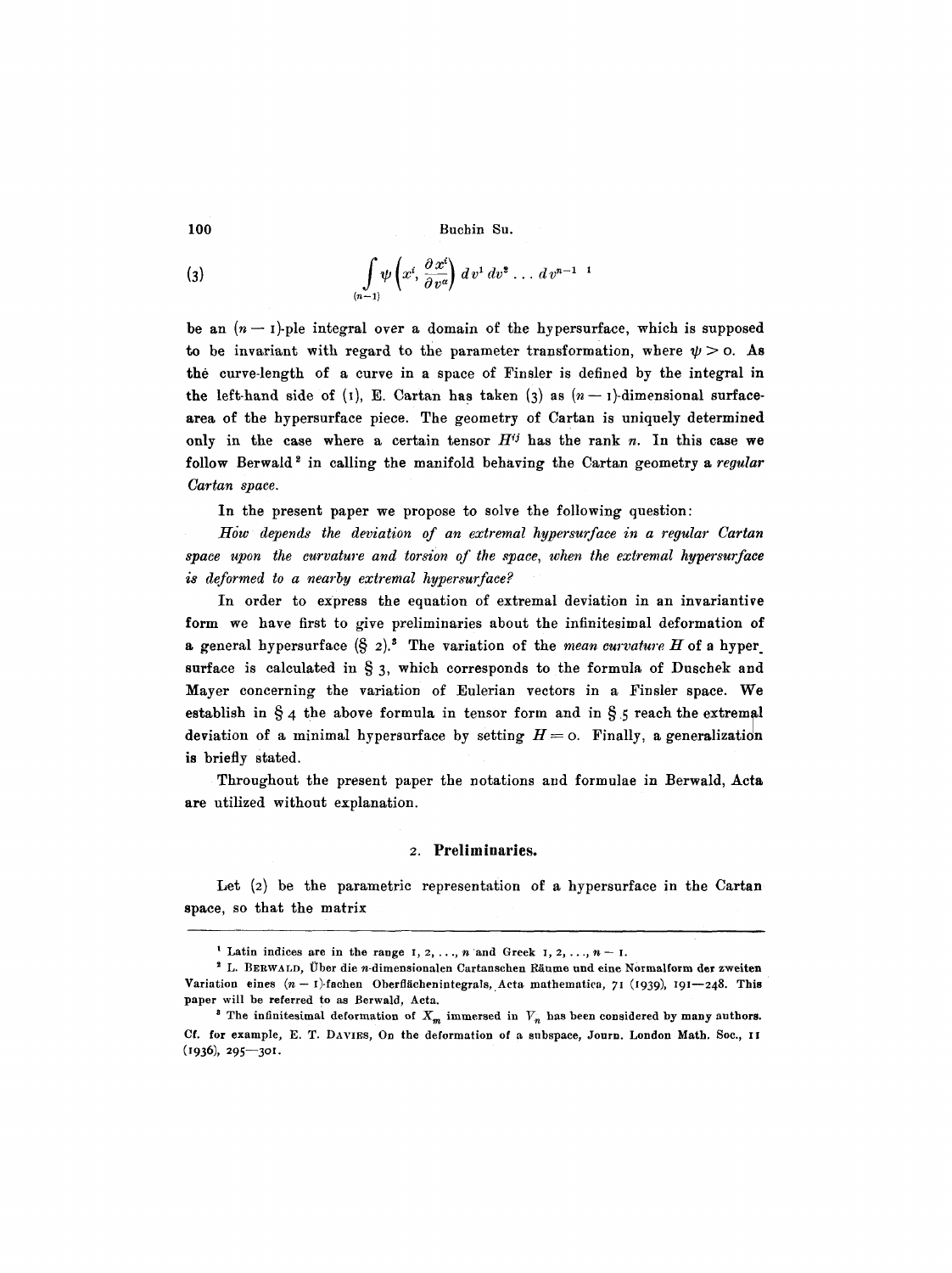(4) 
$$
\left(\begin{array}{c}\n\frac{\partial x^i}{\partial v^a}\n\end{array}\right) = \left(\begin{array}{ccc}\n\frac{\partial x^1}{\partial v^1} & \cdots & \frac{\partial x^n}{\partial v^1} \\
\frac{\partial x^1}{\partial v^{n-1}} & \cdots & \frac{\partial x^n}{\partial v^{n-1}}\n\end{array}\right)
$$

is of rank  $n-1$ . By  $(-1)^{k+1}p_k$  we mean, as in Berwald, Acta, the determinant formed by striking out the  $k$ th column of the matrix  $(4)$ . It is known that the  $(n-1)$ -dimensional surface-area of a domain of the oriented hypersurface (2) is given by the  $(n - 1)$ -ple integral of the form

(5) 
$$
0 = \int_{(n-1)} L(x, p) d v^1 d v^2 \cdots d v^{n-1},
$$

where the integration is calculated over the domain.

Consider the infinitesimal deformation

$$
(6) \hspace{3.1em} \tilde{x}^i = x^i + \xi^i(x) \, \delta \, t,
$$

which carries on the point (x) into the point ( $\bar{x}$ ) infinitely near (x),  $\delta t$  being an infinitesimal. In (6),  $\xi^{i}(x)$ ,  $i = 1, 2, ..., n$ , denotes an analytic function of position. The hypersurface S given by (2) is now infinitesimally deformed into another hypersurface  $\overline{S}$  of the equations

(7) 
$$
\bar{x}^i = \bar{x}^i \; (v^1, \, v^2, \, \ldots, \, v^{n-1}),
$$

and consequently, the matrix  $(4)$  is transformed to

(8) 
$$
\left(\frac{\partial \bar{x}^i}{\partial v^{\alpha}}\right) = \left(\frac{\partial x^i}{\partial v^{\alpha}} + \frac{\partial \xi^i}{\partial x^j} \frac{\partial x^j}{\partial v^{\alpha}} \delta t\right).
$$

Denoting the corresponding variables of  $p_k$  by  $\bar{p}_k$  ( $k = 1, 2, ..., n$ ) and taking account of (8), we can easily show that

(9) 
$$
\bar{p}_k = p_k + \left(\frac{\partial \xi^h}{\partial x^h} p_k - \frac{\partial \xi^h}{\partial x^k} p_h\right) \delta t \qquad (k = 1, 2, ..., n),
$$

where the summation convention for repeating indices is used and higher powers of  $\delta t$  than the first are neglected.

In virtue of (6) and (9) there is no difficulty in expressing the corresponding quantity  $\bar{A}$ ::: of any geometrical being  $A$ ::: in terms of  $A$ :::,  $\xi^i$ ,  $p_k$  and their derivatives. Thus we obtain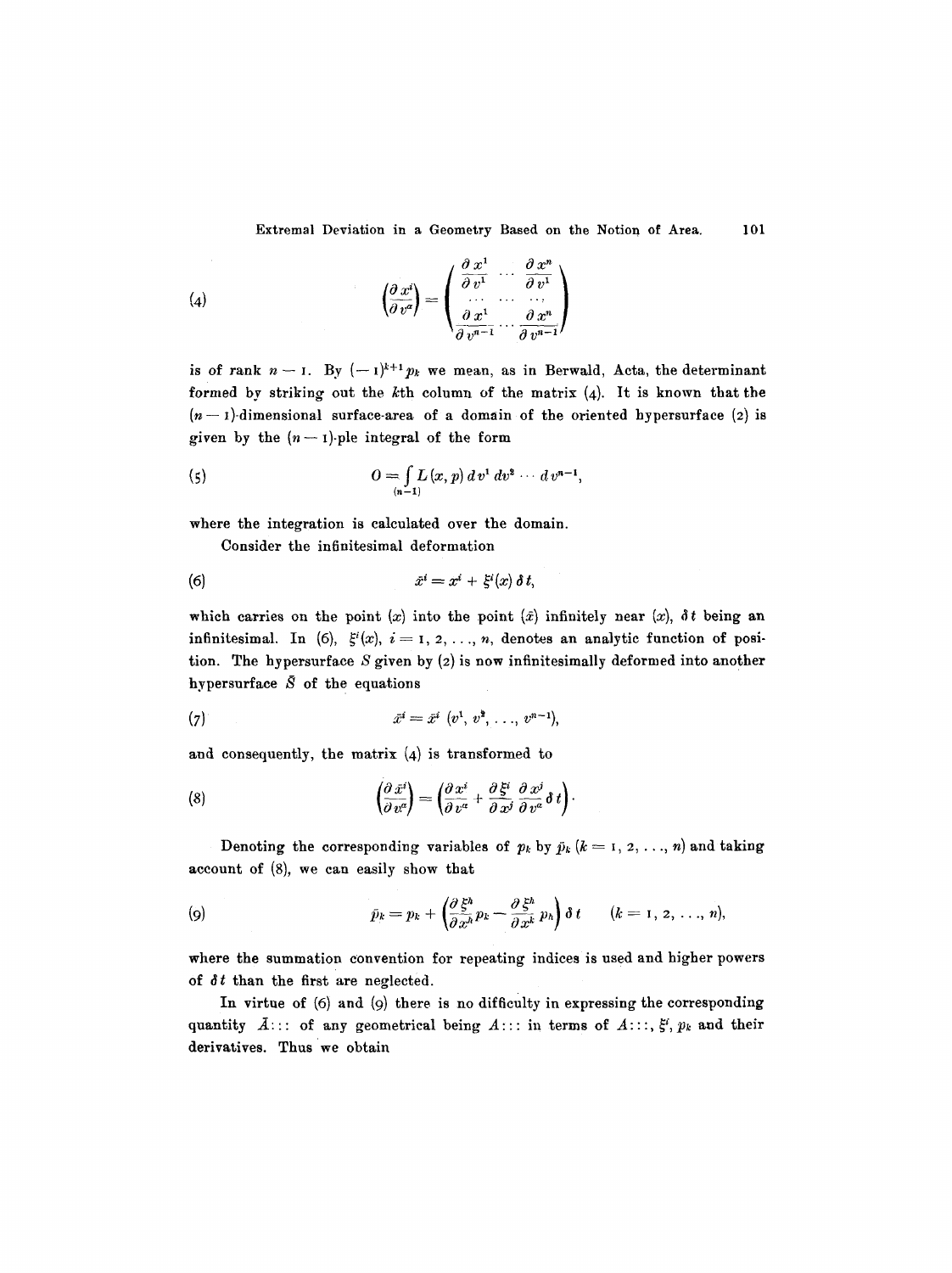102 Buchin 8u.

$$
(10)
$$
\n
$$
\begin{cases}\n\bar{L} = L(\bar{x}, \bar{p}) = L(x, p) + \left\{\frac{\partial L}{\partial x^i}\xi^i + \frac{\partial L}{\partial p_k}\left(\frac{\partial \xi^h}{\partial x^h}p_k - \frac{\partial \xi^h}{\partial x^k}p_h\right)\right\}\delta t, \\
\bar{g}_{ik} = g_{ik}(\bar{x}, \bar{p}) = g_{ik}(x, p) + \left\{\frac{\partial g_{ik}}{\partial x^l}\xi^l + \frac{\partial g_{ik}}{\partial p_l}\left(\frac{\partial \xi^h}{\partial x^h}p_l - \frac{\partial \xi^h}{\partial x^l}p_h\right)\right\}\delta t, \\
\bar{g} = g(\bar{x}, \bar{p}) = g(x, p) + \left\{\frac{\partial g}{\partial x^l}\xi^l + \frac{\partial g}{\partial p_l}\left(\frac{\partial \xi^h}{\partial x^h}p_l - \frac{\partial \xi^h}{\partial x^l}p_h\right)\right\}\delta t,\n\end{cases}
$$

to within terms of higher order in  $\delta t$ .

On account of the homogeneity of L,  $g_{ik}$ , g and the definition of  $A_{ik}^l$  [Berwald, Acta,  $(5.4)$ ] we can rewrite (10) in the form

(11)  

$$
\begin{cases}\n\bar{L} = L \left\{ I + \left( \frac{I}{L} \frac{\partial L}{\partial x^i} \xi^i + \frac{\partial \xi^h}{\partial x^h} - \frac{\partial \xi^h}{\partial x^k} l^k l_h \right) \delta t \right\} \\
\bar{g}_{ik} = g_{ik} + \left\{ \frac{\partial g_{ik}}{\partial x^i} \xi^i - 2 A_{ik}^l \frac{\partial \xi^h}{\partial x^l} l_h \right\} \delta t, \\
V \bar{g} = V \bar{g} \left\{ I + \left( \frac{\partial \log V g}{\partial x^i} \xi^i - A^k \frac{\partial \xi^h}{\partial x^k} l_h \right) \delta t \right\}.\n\end{cases}
$$

In a similar way we can determine  $\overline{l}_i$  at the point  $(\overline{x})$  of  $\overline{S}_i$ , either by the definition  $\bar{l}_i = (\sqrt{\bar{g}} p_i)/\bar{L}$  and (11), or directly by the formula of expansion as well as the relation [Berwald, Acta,  $(8.11)$ ]

(12) 
$$
\frac{\partial \log V g}{\partial x^h} = \Gamma^*_{m} - A^m \Gamma^*_{m \, oh}.
$$

The result of computation is as follows:

(13) 
$$
\bar{l}_i = \hat{l}_i - \left\{ \frac{\partial \xi^h}{\partial x^i} l_h + (A^m - l^m) \left( \Gamma^*_{m \circ h} \xi^h + \frac{\partial \xi^h}{\partial x^m} l_h \right) l_i \right\} \delta t.
$$

It is convenient to give here the corresponding formula for the contravariant components  $\bar{l}'$ :

$$
(14) \qquad \bar{l}^i = l^i + \left\{ l^i ( \Gamma^*_{\sigma \circ h} + A^m \Gamma^*_{m \circ h} ) \xi^h - ( \Gamma^*_{h}{}^{i \circ} + \Gamma^*_{h}{}^{\circ}{}^{i} ) \xi^h \right. \\qquad \qquad + \left. \frac{\partial \xi^h}{\partial x^k} l_h ( A^k \, l^i + l^i \, l^k - g^{ik} ) \right\} \delta \, t.
$$

This may also be obtained if use is made of  $(13)$  and the relation

"' { ' **,3~0~ h )** (I5) *~tiJ~---q '3 -~ ~h(2AiJmT~oh-- l',:a' - r; ij) + 2A;''a~lht~t,* 

a relation deduced from known identities [Berwald, hera, (5.5), (8.8)].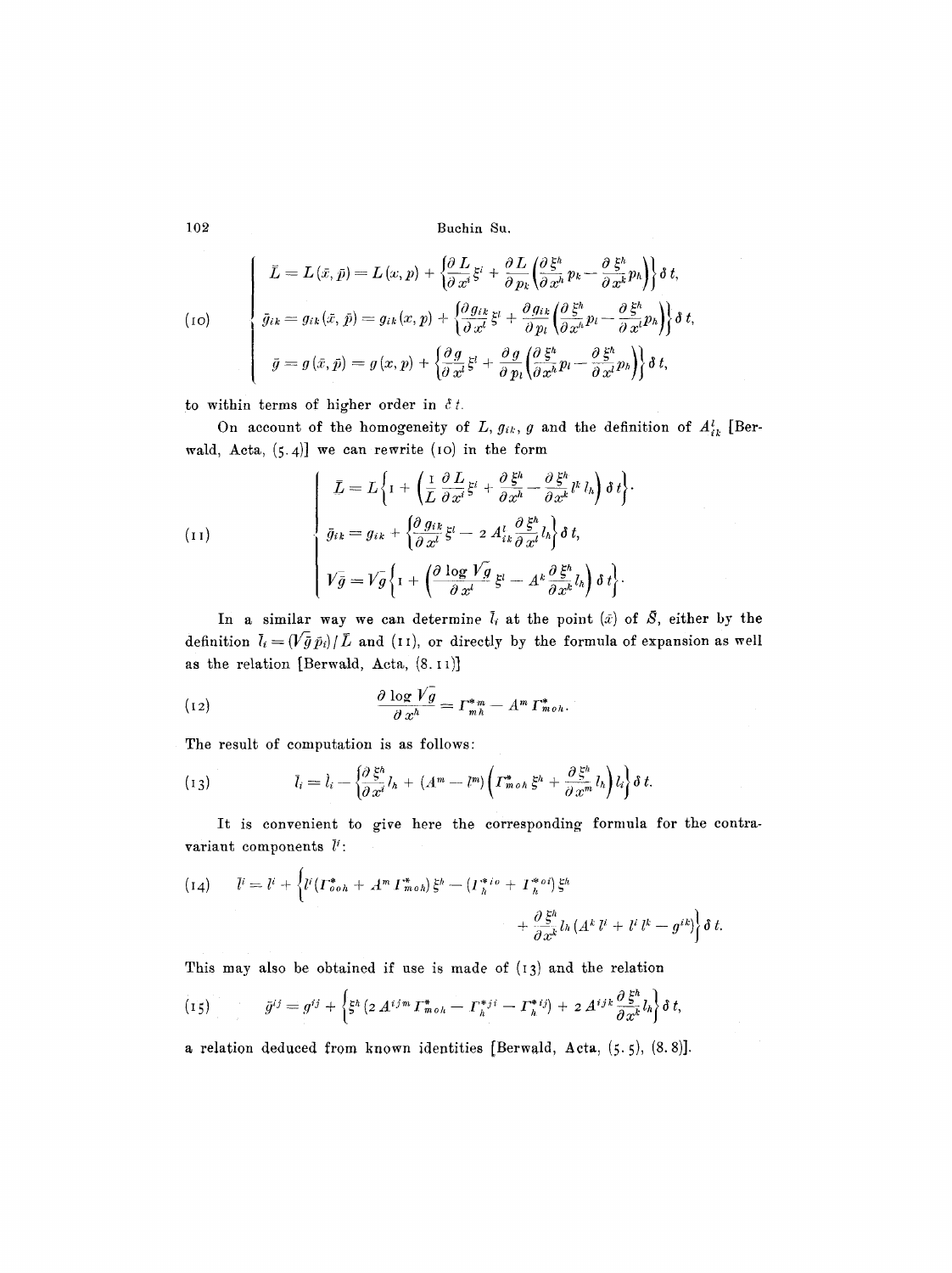Extremal Deviation in a Geometry Based on the Notion of Area.

103

For the subsequent use we also give the following formulae:

(16) 
$$
T_{ik}^{*h} = T_{ik}^{*h} + \left\{ \frac{\partial T_{ik}^{*h}}{\partial x^j} \xi^j - T_{ik}^{*h} \right\}^{m} \frac{\partial \xi^j}{\partial x^m} l_j \right\} \delta t,
$$

$$
(17) \qquad \overline{I}_{i \circ k}^* = \Gamma_{i \circ k}^* + \left\{ l_h \frac{\partial \Gamma_{i k}^{*h}}{\partial x^j} \xi^j - l_h \Gamma_{i k}^{*h} \right\}^{m} \frac{\partial \xi^j}{\partial x^m} l_j - \Gamma_{i k}^{*h} \frac{\partial \xi^j}{\partial x^h} l_j - (A^m - l^m) \left( \Gamma_{m \circ r}^{*} \xi^r + \frac{\partial \xi^r}{\partial x^m} l_r \right) \Gamma_{i \circ k}^{*h} \right\} \delta t,
$$

the latter being a consequence of  $(13)$  and  $(16)$ .

# 3. Variation of the Mean Curvature.

We are now in a position to consider the variation of the mean curvature  $H$  of a hypersurface  $S$  in the Cartan space.

Since the equations of  $S$  are given by (2), we have

(18) 
$$
\tilde{x}_{\varrho}^{i} = x_{\varrho}^{i} + \frac{\partial \xi^{i}}{\partial x^{j}} x_{\varrho}^{j} \delta t,
$$

so that

(19)  
\n
$$
\overline{I}_{\varrho \circ \sigma}^{*} = I_{\varrho \circ \sigma}^{*} + \left\{ l_{h} x_{\varrho}^{i} x_{\sigma}^{k} \frac{\partial \Gamma_{ik}^{*h}}{\partial x^{j}} \xi^{j} - \Gamma_{\varrho \circ \sigma}^{*h} \frac{\partial \xi^{r}}{\partial x^{h}} l_{r} \right\}
$$
\n
$$
- l_{h} x_{\varrho}^{i} x_{\sigma}^{k} \Gamma_{ik}^{*h} \left\| \frac{\partial \xi^{r}}{\partial x^{m}} l_{r} \right\}
$$
\n
$$
- (A^{m} - l^{m}) \left( \Gamma_{m \circ r}^{*} \xi^{r} + \frac{\partial \xi^{r}}{\partial x^{m}} l_{r} \right) \Gamma_{\varrho \circ \sigma}^{*} + \Gamma_{\varrho \circ k}^{*} x_{\sigma}^{i} \frac{\partial x^{k}}{\partial x^{i}} + \Gamma_{i \circ \sigma}^{*} x_{\varrho}^{j} \frac{\partial \xi^{i}}{\partial x^{j}} \right\} \delta t.
$$

Now, the second differentiation of (6) gives

(20) 
$$
\frac{\partial^2 \bar{x}^i}{\partial v^q \partial v^q} = \frac{\partial^2 x^i}{\partial v^q \partial v^q} + \left\{ \frac{\partial^2 \bar{z}^i}{\partial x^j \partial x^k} x^j_{q} x^k_{\rho} + \frac{\partial \bar{z}^i}{\partial x^j} \frac{\partial^2 x^j}{\partial v^q} \right\} \delta t,
$$

and the second grundtensor  $a_{\varrho\sigma}$  of the hypersurface S is given by [Berwald, Acta,  $(24.5)$ 

(21) 
$$
a_{\varrho\tau} = a_{\tau\varrho} = l_i \frac{\partial^2 x^i}{\partial v^{\varrho} \partial v^{\tau}} + \Gamma^{\bullet}_{\varrho \sigma \tau}.
$$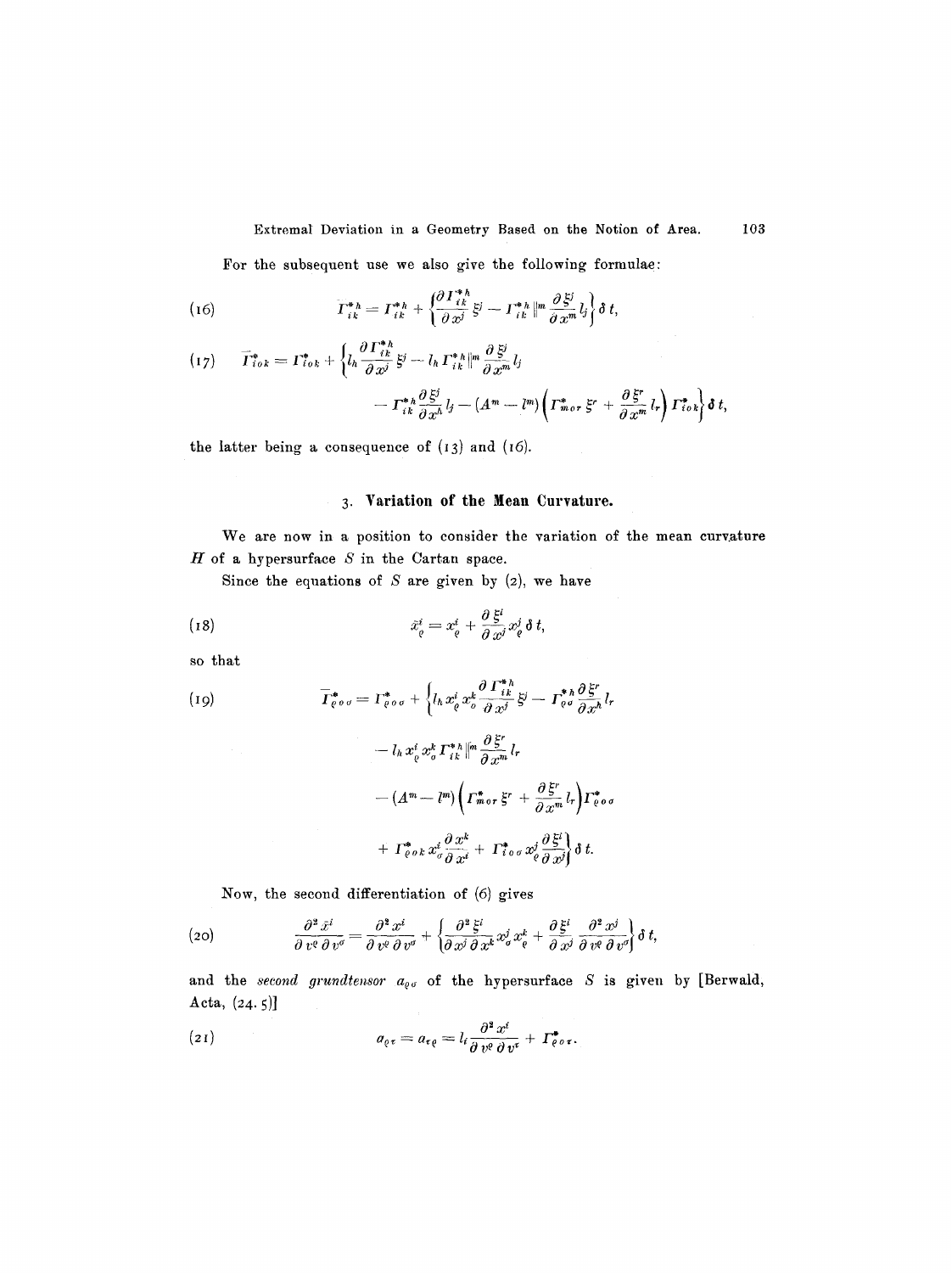104 Buehin Su.

Hence the second grundtensor  $\bar{a}_{\rho\sigma}$  of the deformed hypersurface  $\bar{S}$  turns out as a necessary consequence of (I3), (19) and (2o), namely,

(22) 
$$
\tilde{a}_{\varrho\sigma} = a_{\varrho\sigma} + \left\{ l_h x_{\varrho}^i x_{\sigma}^k \frac{\partial \Gamma_{ik}^{*h}}{\partial x^j} \xi^j - l_h x_{\varrho}^i x_{\sigma}^k \Gamma_{ik}^{*h} \right\}^{m} \frac{\partial \xi^r}{\partial x^m} l_r \n- \Gamma_{\varrho\sigma}^{*h} \frac{\partial \xi^r}{\partial x^h} l_r - (A^m - l^m) \left( \Gamma_{m\sigma h}^{*} \xi^h + \frac{\partial \xi^h}{\partial x^m} l_h \right) a_{\varrho\sigma} \n+ l_h x_{\varrho}^j x_{\sigma}^k \frac{\partial^2 \xi^h}{\partial x^j \partial x^h} + \Gamma_{\varrho\sigma k}^{*} x_{\sigma}^j \frac{\partial \xi^k}{\partial x^j} + \Gamma_{\sigma\sigma k}^{*} x_{\sigma}^j \frac{\partial \xi^k}{\partial x^j} \right\} \delta t.
$$

On the other hand the second equation  $(11)$  and the equation  $(18)$  gives

$$
(23) \qquad \bar{g}_{\varrho\sigma} = g_{\varrho\sigma} + \left\{ x_{\varrho}^i x_{\sigma}^k \xi^h \frac{\partial g_{ik}}{\partial x^h} - 2 A_{\varrho\sigma}^h \frac{\partial \xi^k}{\partial x^h} l_k + g_{ik} x_{\varrho}^i x_{\sigma}^j \frac{\partial \xi^k}{\partial x^j} + g_{ik} x_{\sigma}^k x_{\varrho}^j \frac{\partial \xi^i}{\partial x^j} \right\} \delta t,
$$

so that

(24) 
$$
\det \, (\bar{g}_{\rho\,\sigma}) = L^2(x,p) \, (1 + g^{\lambda\,\mu} \, h_{\lambda\,\mu} \, \delta \, t),
$$

(25) adj. 
$$
(\bar{g}_{\rho\sigma}) = \text{adj. } (g_{\rho\sigma}) + h_{\lambda\mu} \text{ adj. } \left| \begin{array}{cc} g_{\rho\sigma} & g_{\rho\mu} \\ g_{\lambda\sigma} & g_{\lambda\mu} \end{array} \right| \delta t.
$$

Consequently, the reciprocal of  $g_{\rho\sigma}$  subjects to the transformation

(26) 
$$
\bar{g}^{\varrho\sigma} = g^{\varrho\sigma} + \left\{ L^{-2} h_{\lambda\mu} \text{ adj.} \middle| \begin{aligned} g_{\varrho\sigma} & g_{\varrho\mu} \\ g_{\lambda\sigma} & g_{\lambda\mu} \end{aligned} \right. \\ \left. - g^{\varrho\sigma} \left( \frac{\partial \log g}{\partial x^h} \xi^h - l^i l^k \xi^h \frac{\partial g_{ik}}{\partial x^h} + 2 \frac{\partial \xi^h}{\partial x^h} - 2 l^h l_k \frac{\partial \xi^h}{\partial x^h} \right) \right\} \delta t.
$$

In deriving these equations we have put

$$
(27) \t\t\t h_{\lambda\mu}=x_{\lambda}^{i}x_{\mu}^{k}\xi^{\mu}\frac{\partial g_{i\kappa}}{\partial x^{\lambda}}-2A_{\lambda\mu}^{\mu}\frac{\partial \xi^{\kappa}}{\partial x^{\lambda}}l_{k}+g_{i\kappa}x_{\lambda}^{i}x_{\mu}^{j}\frac{\partial \xi^{\kappa}}{\partial x^{j}}+g_{i\kappa}x_{\mu}^{k}x_{\lambda}^{j}\frac{\partial \xi^{\kappa}}{\partial x_{j}}
$$

and utilized the relation [Berwald, Acta,  $(23.6)$ ]

(28) def. *(geo) = L ~ (x, p).* 

Thus, upon substituting  $(22)$  and  $(26)$  into the expression

$$
\bar{a}_{\varrho}^{\varrho} = \bar{g}^{\varrho \sigma} \bar{a}_{\varrho \sigma} = (n-1) \, \bar{H},
$$

where  $\bar{H}$  denotes the mean curvature of the transform  $\bar{S}$ , and setting

$$
\delta a_{\rho}^{\rho} = \bar{a}_{\rho}^{\rho} - a_{\rho}^{\rho},
$$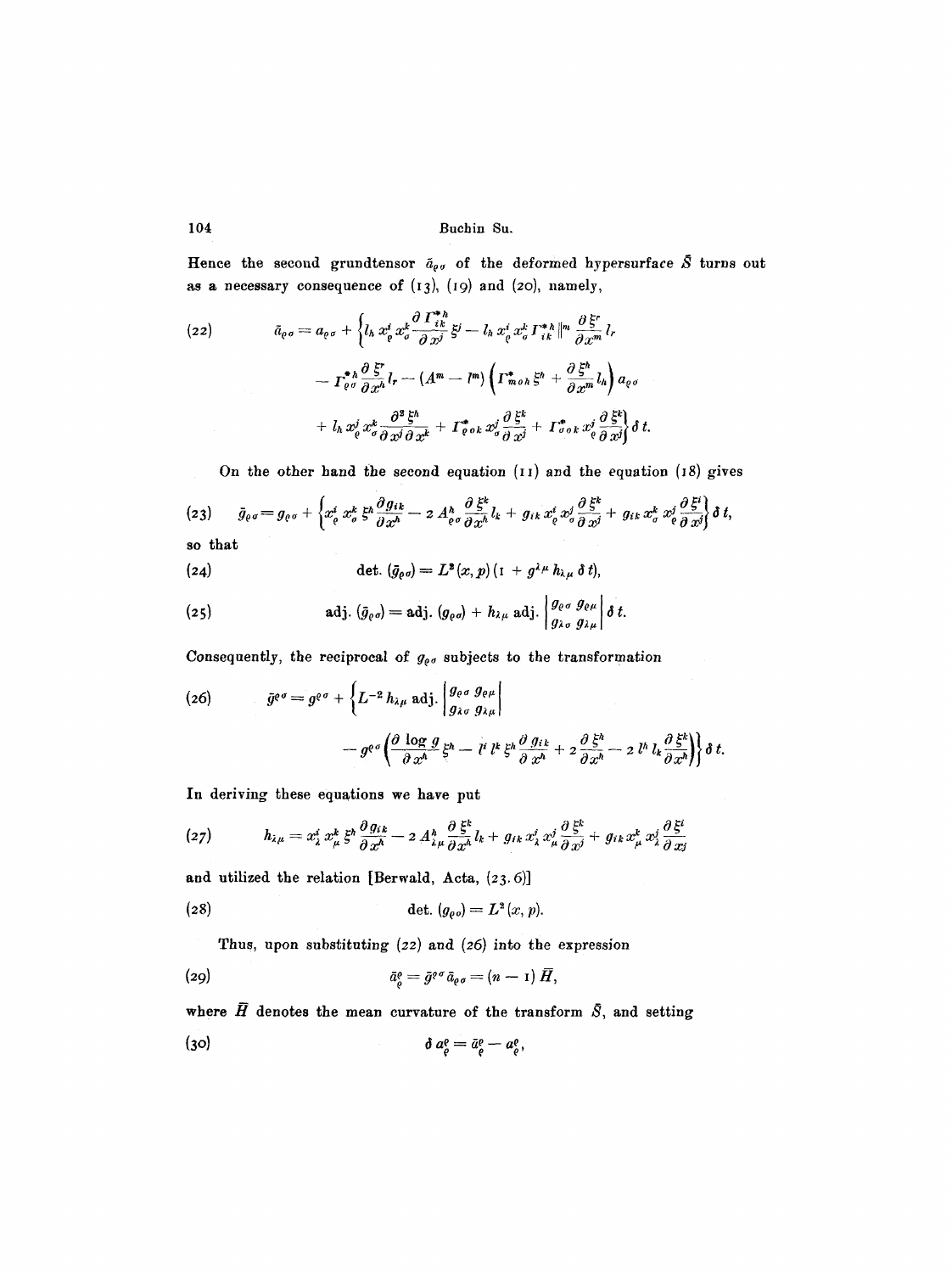Extremal Deviation in a Geometry Based on the Notion of Area. we are led to the following equation: 105

$$
(31) \qquad \frac{\delta a_{\varrho}^{\varrho}}{\delta t} = l_h g^{\varrho \sigma} x_{\varrho}^{i} x_{\sigma}^{k} \frac{\partial F_{ik}^{*h}}{\partial x^{j}} \xi^{j} - g^{\varrho \sigma} \Gamma_{\varrho \sigma}^{*h} \frac{\partial \xi^{r}}{\partial x^{h}} l_{r}
$$
\n
$$
- l_h g^{\varrho \sigma} x_{\varrho}^{i} x_{\sigma}^{k} \Gamma_{ik}^{*h} \Big|^{m} \frac{\partial \xi^{r}}{\partial x^{m}} l_{r} + l_h g^{\varrho \sigma} x_{\varrho}^{j} x_{\sigma}^{k} \frac{\partial^{2} \xi^{h}}{\partial x^{j} \partial x^{k}}
$$
\n
$$
- \Big\{ (A^{m} - l^{m}) \Big( \Gamma_{m \circ h}^{*} \xi^{h} + \frac{\partial \xi^{h}}{\partial x^{m}} l_{h} \Big) + \frac{\partial \log g}{\partial x^{h}} \xi^{h}
$$
\n
$$
- l^{i} l^{k} \xi^{h} \frac{\partial g_{ik}}{\partial x^{h}} + 2 \frac{\partial \xi^{h}}{\partial x^{h}} - 2 l^{h} l_{k} \frac{\partial \xi^{k}}{\partial x^{h}} \Big\} a_{\varrho}^{\varrho}
$$
\n
$$
+ g^{\varrho \sigma} \Gamma_{\varrho \circ k}^{*} x_{\sigma}^{j} \frac{\partial \xi^{k}}{\partial x^{j}} + g^{\varrho \sigma} \Gamma_{\sigma \circ k}^{*} x_{\varrho}^{j} \frac{\partial \xi^{k}}{\partial x^{j}}
$$
\n
$$
+ L^{-2} a_{\varrho \sigma} h_{\lambda \mu} \text{ adj.} \Big[ \frac{g_{\varrho \sigma} g_{\varrho \mu}}{g_{\lambda \sigma} g_{\lambda \mu}} \Big].
$$

In order to carry out the computation of the last term in the right-hand side of  $(3)$ , it shall be mentioned that by the known result of determinant theory<sup>1</sup>

(32) 
$$
\operatorname{adj.}\nolimits \left| \begin{array}{l} g_{\varrho \sigma} g_{\varrho \mu} \\ g_{\lambda \sigma} g_{\lambda \mu} \end{array} \right| = \operatorname{det.}\nolimits \left( g_{\varrho \sigma} \right) \cdot \left( g^{\varrho \sigma} g^{\lambda \mu} - g^{\lambda \sigma} g^{\varrho \mu} \right).
$$

Therefore we have

(33)  
\n
$$
L^{-2} a_{\varrho\sigma} h_{\lambda\mu} \text{ adj.} \begin{vmatrix} g_{\varrho\sigma} g_{\varrho\mu} \\ g_{\lambda\sigma} g_{\lambda\mu} \end{vmatrix}
$$
\n
$$
= \frac{1}{2} (a_{\varrho\sigma} h_{\lambda\mu} - a_{\lambda\sigma} h_{\varrho\mu}) (g^{\varrho\sigma} g^{\lambda\mu} - g^{\lambda\sigma} g^{\varrho\mu})
$$
\n
$$
= a_{\varrho}^{\varrho} h_{\lambda}^{\lambda} - a_{\lambda}^{\varrho} h_{\varrho}^{\lambda},
$$

whence follows the equation:

$$
\frac{\delta a_{\varrho}^{q}}{\delta t}=E-a_{\varrho}^{q} G.
$$

In (34) we have put

(35) 
$$
E = l_h g^{\rho \sigma} x^i_{\rho} x^k_{\sigma} \frac{\partial \Gamma^{*h}_{ik}}{\partial x^j} \xi^j - g^{\rho \sigma} \Gamma^{*h}_{\rho \sigma} \frac{\partial \xi^r}{\partial x^h} l_r
$$

$$
- g^{\rho \sigma} x^i_{\rho} x^k_{\sigma} l_h \Gamma^{*h}_{ik} \parallel^m \frac{\partial \xi^r}{\partial x^m} l_r + g^{\rho \sigma} x^j_{\rho} x^k_{\sigma} \frac{\partial^2 \xi^h}{\partial x^j \partial x^k} l_h
$$

$$
+ 2 g^{\rho \sigma} \Gamma^{*}_{\rho \sigma k} x^j_{\sigma} \frac{\partial \xi^k}{\partial x^j} - a^j_{\rho} h^{\rho}
$$

<sup>&</sup>lt;sup>1</sup> Cf. e.g. SCOTT and MATHEWS, Theory of determinants, Cambridge (1904), p. 63.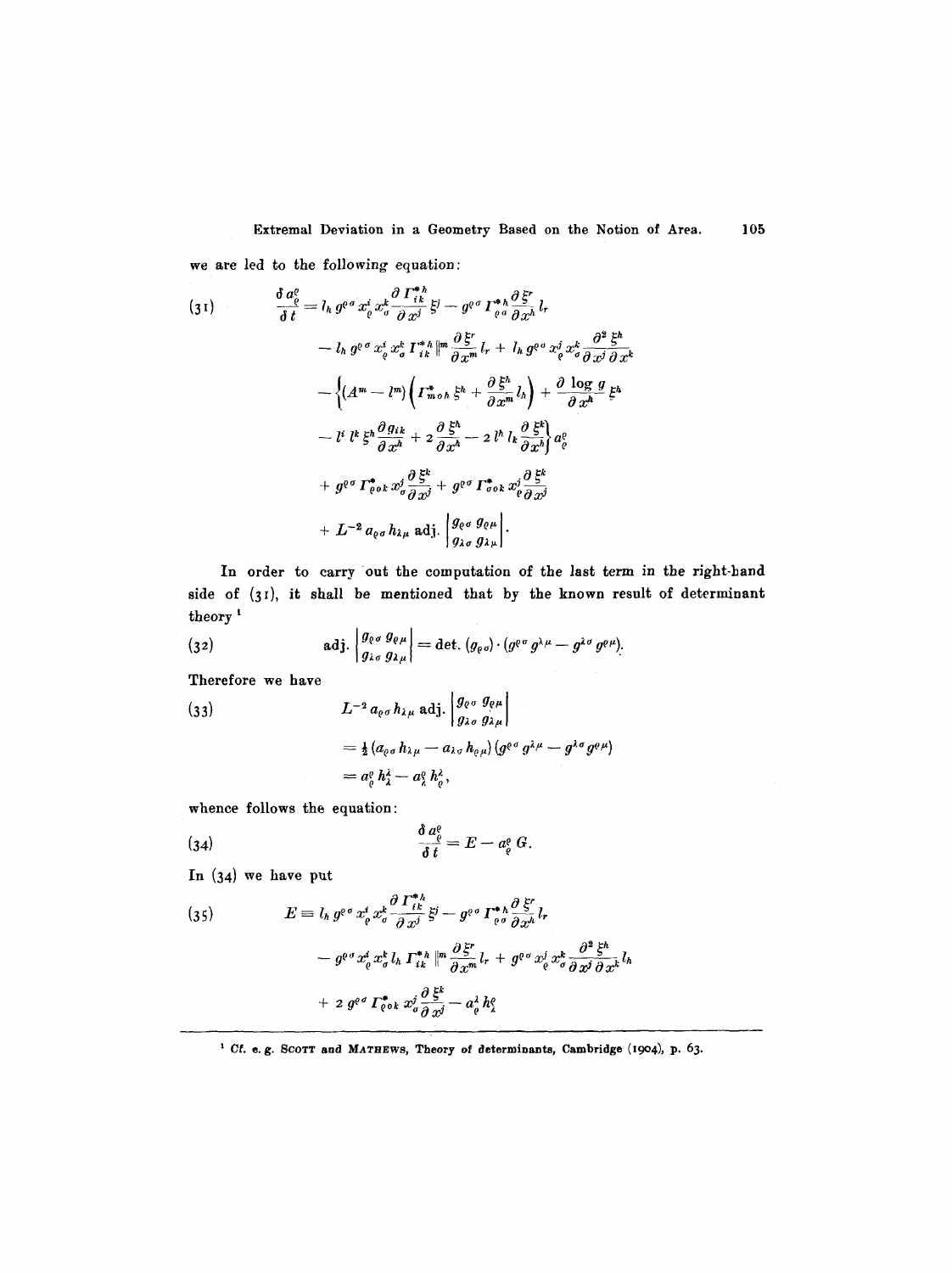and

(36) 
$$
G = \frac{\partial \log g}{\partial x^h} \xi^h - l^i l^k \xi^h \frac{\partial g_{ik}}{\partial x^h} + 2 \frac{\partial \xi^h}{\partial x^h} - 2 l^h l_k \frac{\partial \xi^k}{\partial x^h} + (A^m - l^m) \left( \Gamma^*_{m \circ h} \xi^h + \frac{\partial \xi^h}{\partial x^m} l_h \right) - h_{\lambda}^{\lambda}.
$$

The equation (34) for the variation of the mean eurvature of a general hypersurface in the Cartan space evidently furnishes an analogue of the formula in a Finsler space due to Duschek and Mayer.<sup>1</sup>

## 4. Tensor Form of E and G.

Before we proceed further, expressions  $h^o_\lambda$  and  $h^{\lambda}_{\lambda}$  should be calculated by using  $(27)$ , namely,

$$
(37) \qquad h_{\lambda}^{\rho}=g^{\rho\mu}x_{\lambda}^{i}x_{\mu}^{k}\xi^{\mu}\frac{\partial g_{ik}}{\partial x^h}-2A_{\lambda}^{\rho\mu}\frac{\partial\xi^k}{\partial x^h}l_{k}+g_{ik}x_{\lambda}^{i}x_{\mu}^{j}g^{\rho\mu}\frac{\partial\xi^k}{\partial x^j}+g_{ik}x_{\mu}^{k}x_{\lambda}^{j}g^{\rho\mu}\frac{\partial\xi^i}{\partial x^j}.
$$

In particular, taking account of the relations [Berwald, Acta,  $(23.21)$ ,  $(26.16)$ ]

(38) 
$$
A_{\varrho}^{\varrho h} = 0, \quad g^{\varrho \sigma} x_{\varrho}^h x_{\sigma}^j = g^{hj} - l^h l^j,
$$

we have

(39) 
$$
h_{\lambda}^{i} = 2 \frac{\partial \xi^{h}}{\partial x^{h}} - 2 l^{j} l_{k} \frac{\partial \xi^{k}}{\partial x^{j}} + \frac{\partial \log g}{\partial x^{h}} \xi^{h} - l^{i} l^{k} \frac{\partial g_{ik}}{\partial x^{h}} \xi^{h}.
$$

Substitution of  $(37)$  and  $(39)$  into  $(35)$  and  $(36)$  respectively gives

$$
(35)' \qquad E = g^{\rho \sigma} x_{\rho}^{i} x_{\sigma}^{k} l_{h} \frac{\partial F_{ik}^{*h}}{\partial x^{j}} \xi^{j} - g^{\rho \sigma} x_{\rho}^{i} x_{\sigma}^{k} l_{h} \Gamma_{ik}^{*h} \parallel^{n} \frac{\partial \xi^{r}}{\partial x^{m}} l_{r}
$$
\n
$$
- g^{\rho \sigma} \Gamma_{\rho \sigma}^{*h} \frac{\partial \xi^{r}}{\partial x^{h}} l_{r} + g^{\rho \sigma} x_{\rho}^{j} x_{\sigma}^{k} l_{h} \frac{\partial^{2} \xi^{h}}{\partial x^{j}} \frac{\partial \xi^{h}}{\partial x^{k}}
$$
\n
$$
+ 2 g^{\rho \sigma} \Gamma_{\rho \sigma k}^{*} x_{\sigma}^{j} \frac{\partial \xi^{k}}{\partial x^{j}} - a^{\lambda \mu} x_{\lambda}^{i} x_{\mu}^{k} \xi^{h} \frac{\partial g_{ik}}{\partial x^{h}}
$$
\n
$$
+ 2 a_{\rho}^{i} A_{\lambda}^{\rho h} \frac{\partial \xi^{k}}{\partial x^{h}} l_{k} - 2 g_{ik} x_{\lambda}^{i} x_{\mu}^{j} a^{\lambda \mu} \frac{\partial \xi^{k}}{\partial x^{j}},
$$
\n
$$
(36)' \qquad G = (A^{m} \Gamma_{m \sigma h}^{*} - \Gamma_{\sigma \sigma h}^{*}) \xi^{h} + \frac{\partial \xi^{h}}{\partial x^{m}} l_{h} (A^{m} - l^{m}),
$$

<sup>1</sup> DUSCHEK and MAYER, loc. cit., formula (30), p. 301.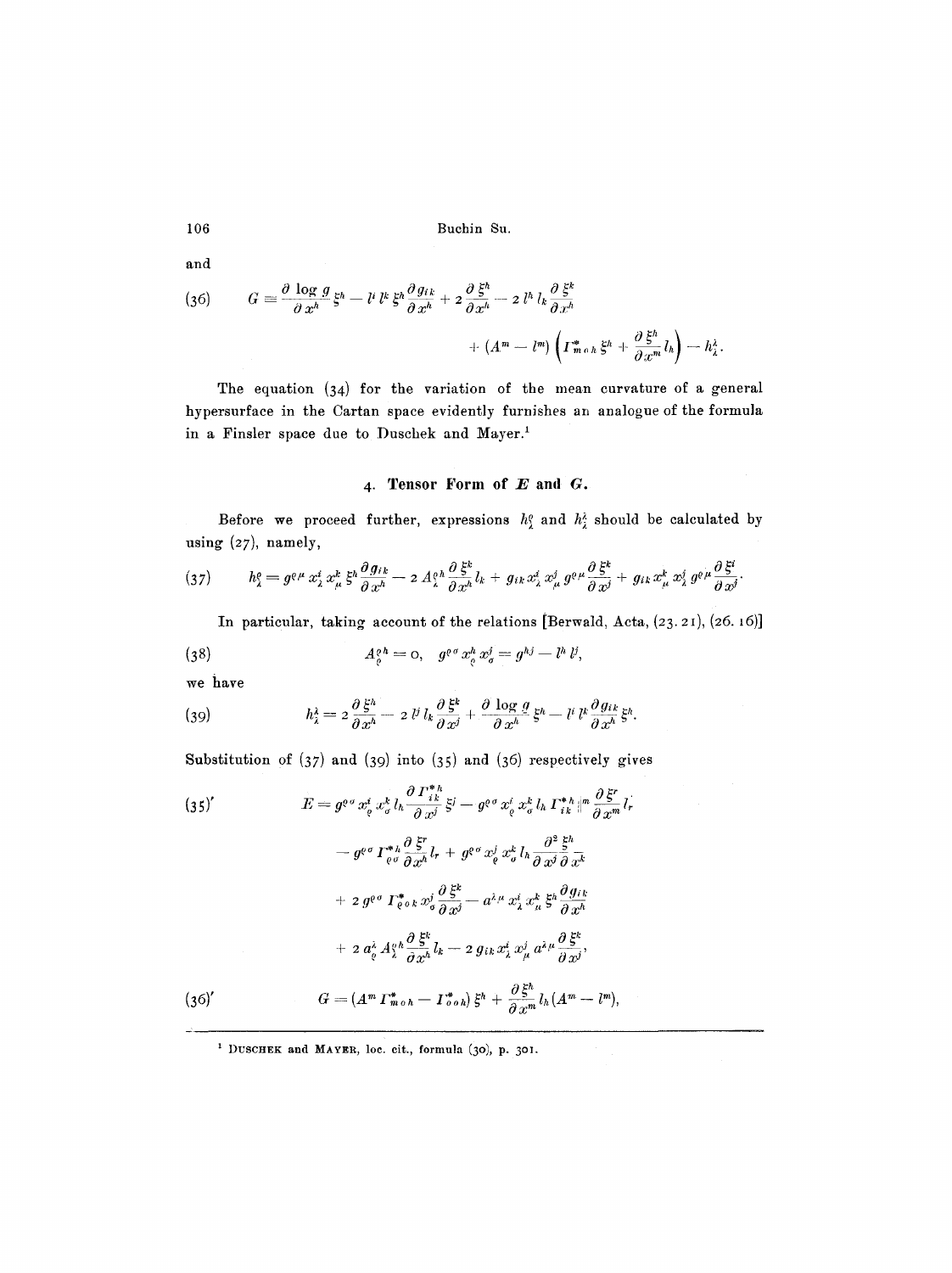provided that the formulae (8.11) and (8.13) in Berwald, Acta are used for simplification.

We come now to rewrite  $E$  and  $G$  in an invariantive form. For this purpose the covariant derivatives of  $\xi^h$  shall be utilized. Noticing that  $\xi^h$  is a function of position we have

(40) 
$$
\xi^h|_j = \frac{\partial \xi^h}{\partial x^j} + \xi^r \Gamma_{rj}^{*h},
$$

(41)  
\n
$$
\xi^h|_{jk} = \frac{\partial^2 \xi^h}{\partial x^j \partial x^k} + (\xi^r|_k - \xi^m \Gamma^*_{mk}) \Gamma^*_{rj}
$$
\n
$$
+ \xi^r \left( \frac{\partial \Gamma^*_{rj}}{\partial x^k} + \Gamma^*_{rj} \left\| m \Gamma^*_{m \, o \, k} \right\right)
$$
\n
$$
+ \Gamma^*_{mk} \xi^m|_j - \Gamma^*_{jk} \xi^h|_m,
$$

so that partial derivatives  $\partial \xi^h / \partial x^j$  and  $\partial^2 \xi^h / \partial x^j \partial x^k$  in E and G can be substituted by the corresponding covariant derivatives.

In the first place we shall give a reduction of  $E$  in tensor form. After (40) and  $(41)$  the expression may be written as

(42) 
$$
E = l_h g^{\rho \sigma} x_{\rho}^{j} x_{\sigma}^{k} \xi^{h} |_{jk} + C_p^{m} \xi^{p} |_{m} + l_h g^{\rho \sigma} x_{\rho}^{j} x_{\sigma}^{k} \xi^{r} \overline{R}_{jkr}^{h} + \xi^{r} \left( 2 g_{ik} x_{\lambda}^{i} x_{\mu}^{j} a^{\lambda \mu} \Gamma_{rj}^{*k} - x_{\lambda}^{i} x_{\mu}^{j} a^{\lambda \mu} \frac{\partial g_{ik}}{\partial x^{r}} - 2 a_{\rho}^{i} A_{\lambda}^{\rho h} \Gamma_{r \rho h}^{*} \right),
$$

where [cf. Berwald, Acta (I2.7)]

$$
(43) \qquad \bar{R}^h_{jkr} = \frac{\partial \, \Gamma^{*h}_{jk}}{\partial \, x^r} - \frac{\partial \, \Gamma^{*h}_{jr}}{\partial \, x^k} + \, \Gamma^{*h}_{rm} \, \Gamma^{*m}_{jk} - \Gamma^{*h}_{km} \, \Gamma^{*m}_{rj} + \, \Gamma^{*h}_{jk} \|^m \, \Gamma^{*}_{m \, or} - \, \Gamma^{*h}_{jr} \|^m \, \Gamma^{*}_{m \, ok}
$$

and

(44) 
$$
C_p^m = 2 a_e^{\lambda} A_{\lambda}^{q m} l_p - 2 g_{ip} x_e^i x_o^m a^{q \sigma} - l_h g^{\rho \sigma} x_e^i x_o^k \Gamma_{ik}^{*h} \|^{m} l_p.
$$

The expression in the parenthesis of (42) vanishes, because

$$
2 a_{\rho}^{\lambda} A_{\lambda}^{\rho h} = 2 a^{\lambda \mu} A_{\lambda \mu}^{h} = a^{\lambda \mu} x_{\lambda}^{\dagger} x_{\mu}^{k} g_{ik} |h|,
$$
  

$$
2 g_{ik} x_{\lambda}^{i} x_{\mu}^{j} a^{\lambda \mu} T_{rj}^{*k} = (g_{im} T_{kr}^{*m} + g_{mk} T_{ir}^{*m}) x_{\lambda}^{i} x_{\mu}^{k} a^{\lambda \mu}
$$

and consequently the expression reduces to

$$
-a^{\lambda\mu}x_i^i x_\mu^k \left(\frac{\partial g_{ik}}{\partial x^r} + g_{ik}\right)^m \Gamma^*_{m \circ r} - g_{im} \Gamma^*_{kr} - g_{mk} \Gamma^*_{ir} \right)
$$
  
= 
$$
-a^{\lambda\mu}x_i^i x_\mu^k g_{ik}|_r = 0.
$$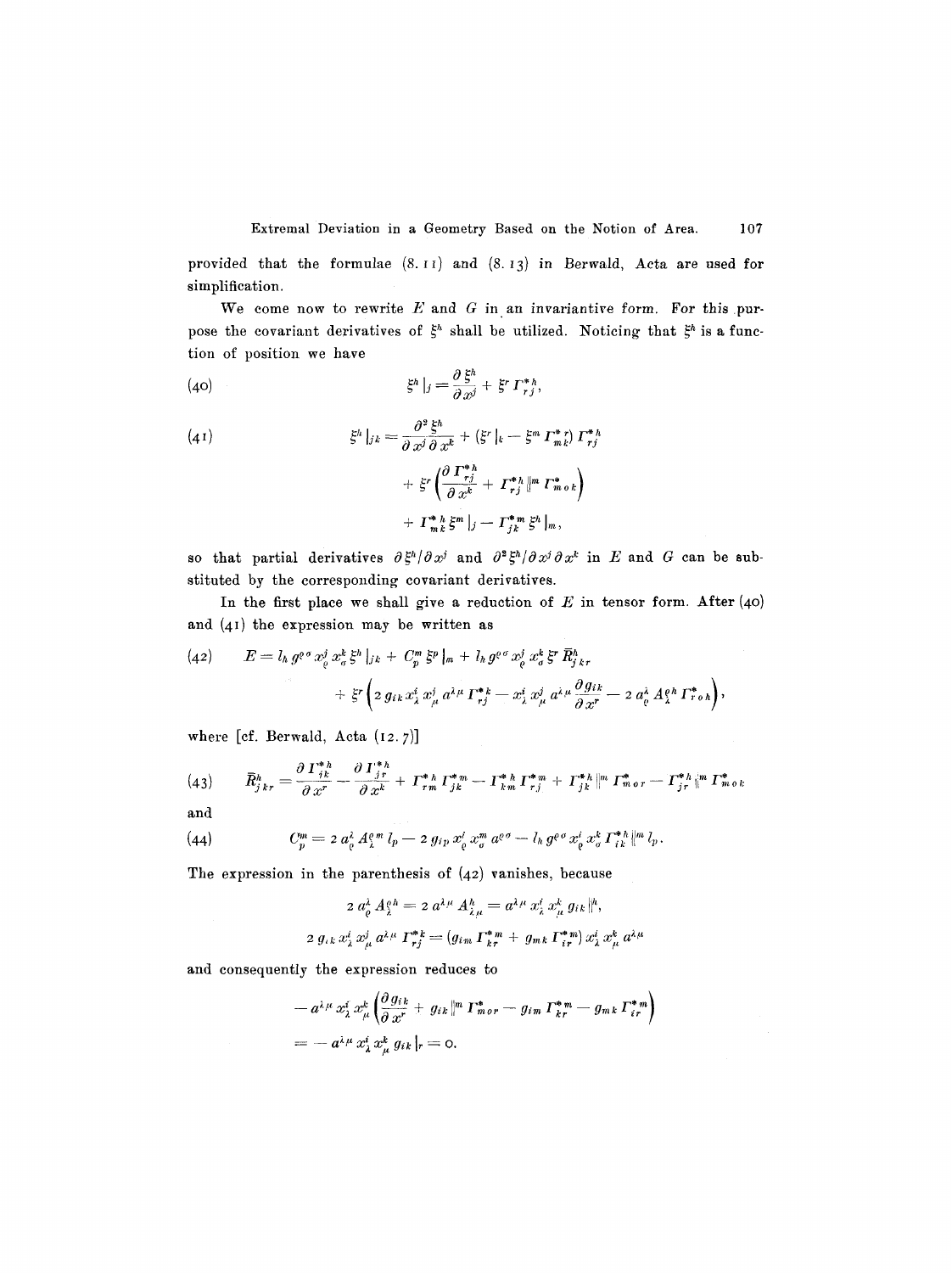It remains for us to simplify the expression  $C_p^m$ . In virtue of a formula [Berwald, Acta (16.8)] we have

(45) 
$$
x_{\varrho}^{i} x_{\sigma}^{k} l_{h} \Gamma_{ik}^{*h} \vert^{m} = - x_{\varrho}^{i} x_{\sigma}^{k} A_{ik}^{m} \vert_{o} - K_{s}^{g} (A^{m} \vert_{g} - A^{r} A_{rg}^{m} \vert_{o}) A_{\varrho}^{s} ,
$$

(46) 
$$
g^{\rho\sigma} x^i_{\rho} x^k_{\sigma} l_h \Gamma^{*h}_{ik} \vert^m = - g^{\rho\sigma} x^i_{\rho} x^k_{\sigma} A^n_{ik} \vert_{0},
$$

since  $l_{h|r} = 0$ ,  $A^{ik\theta} = 0$  and  $A^s_{\rho\sigma} g^{\rho\sigma} = A^{os}_{\rho} = 0$  [Berwald, Acta (8.6), (5.5) and  $(23.21)$ ]. From  $(44)$  it follows that

$$
(44)' \t C_p^m = 2 a^{p\sigma} (A_{\varrho\sigma}^m l_p - g_{\varrho\mu} x_{\sigma}^m x_p^{\mu}) - g^{p\sigma} x_p^i x_{\sigma}^k A_{ik}^m |_{\sigma} l_p.
$$

A reference to the relation [Berwald, Acta (23.16)]

$$
(47) \t\t go \sigma xoi xok = gik - li lk
$$

shows immediately

$$
g^{\rho\sigma} x_{\rho}^{i} x_{\sigma}^{k} A_{ik}^{m} |_{o} = (g^{ik} - l^{i} l^{k}) A_{ik}^{m} |_{o} = A_{i}^{im} |_{o} - A^{oom} |_{o} = o.
$$

In consequence,

$$
(48) \tC_p^m = 2 \left( a^{\rho \sigma} A_{\rho \sigma}^{\tau} l_p - a_{\mu}^{\tau} x_{\rho}^{\mu} \right) x_{\tau}^m.
$$

Thus, noticing that the covariant derivatives of  $l<sub>h</sub>$  vanish identically we obtain

(49) 
$$
E = g^{\rho\sigma} x^j_{\rho} x^k_{\sigma} (l_h \xi^h) |_{jk} + 2 (a^{\rho\sigma} A^{\tau}_{\rho\sigma} l_p - a^{\tau}_{\mu} x^{\mu}_p) \xi^p |_{\tau} + g^{\rho\sigma} x^j_{\rho} x^k_{\sigma} \overline{R}_{j\sigma k r} \xi^r.
$$

The last term in  $E$  as given by (49) may further reduce to a simpler form if we notice that, using Berwald, Acta (12.12),

$$
\bar{R}_{j \, o \, k \, r} = (\delta_j^q + l_j \, A^q) \, R_{q \, o \, k \, r}
$$

and accordingly,

(50) 
$$
g^{\varrho\sigma} x^j_{\varrho} x^k_{\sigma} \bar{R}_{j\sigma k r} = g^{\varrho\sigma} x^j_{\varrho} x^k_{\sigma} R_{j\sigma k r} = R^{\varrho}_{\varrho\sigma r}
$$

Hence follows the result:

(51) 
$$
E = g^{\rho \sigma} (l_h \xi^h) |_{\rho \sigma} + 2 (a^{\rho \sigma} A^{\tau}_{\rho \sigma} l_p - a^{\tau}_{\mu} x^{\mu}_p) \xi^p |_{\tau} + R^{\rho}_{\rho \sigma \tau} \xi^r,
$$

where we have used the abbreviation

(52) 
$$
A::|_{\varrho\sigma}=A::|_{ij}x_{\varrho}^{i}x_{\sigma}^{j}
$$

for a scalar or tensor  $A$ ::..

Having thus established the tensor form of  $E$ , we have in the next place to consider  $G$ , for which  $(36)'$  and  $(40)$  are sufficient. The result runs as follows:

$$
(53) \tG = A^{\tau} (l_h \xi^h)|_{\tau} - (l_h \xi^h)|_{\rho}.
$$

108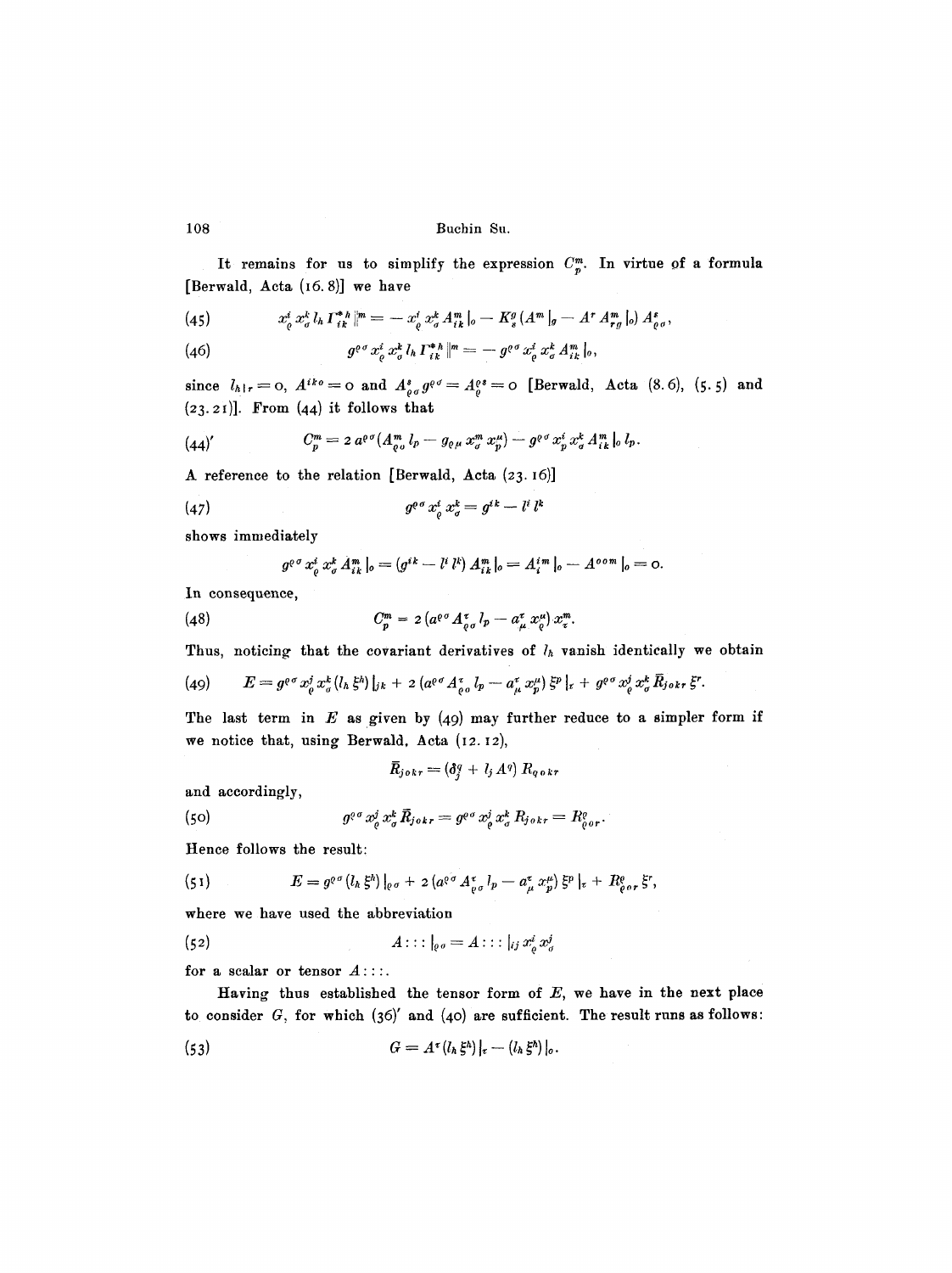In case the deviation is in the *normal* direction

(54)  $\xi^{i} = V l^{i}$ 

the equation (34) takes the form

(55) 
$$
\frac{\partial a_{\varrho}^{\varrho}}{\partial t} = E_N - G_N a_{\varrho}^{\varrho},
$$

where

(56) 
$$
E_N = g^{\rho \sigma} V_{\rho \sigma} + 2 a^{\rho \sigma} A_{\rho \sigma}^{\tau} V_{\rho \tau} + R_{\rho \sigma \sigma}^{\rho} V,
$$

$$
(57) \tGN = A\epsilon V1 - V10.
$$

### **5. Extremal Deviation of a Minimal** Hypersurfaee.

Suppose that the original hypersurface  $S$  which we have to deform into a near one is minimal, namely,

$$
a_o^o = 0.
$$

In order that the deformed hypersurface  $\bar{S}$  be minimal also, it is necessary and sufficient that  $E=$  0, namely,

(59) 
$$
g^{\varrho\sigma}(l_h\xi^h)_{\varrho\sigma} + 2(a^{\varrho\sigma}A^{\tau}_{\varrho\sigma}l_p - a^{\tau}_{\mu}x^{\mu}_{p})\xi^p|_{\tau} + R^{\varrho}_{\varrho\sigma r}\xi^r = 0.
$$

This we shall call the *equation of extremal deviation.* 

Putting

$$
\xi^i = \lambda^a x^i_a + V l^i
$$

we are led to

$$
(6\mathbf{i})\quad g^{\varrho\sigma} V_{\mathbf{1}\varrho\sigma} + 2\, a^{\varrho\sigma} A^{\tau}_{\varrho\sigma} V_{\mathbf{1}\tau} + R^{\varrho}_{\varrho\sigma\sigma} V + (R^{\varrho}_{\varrho\sigma\sigma} - 2\, a^{\tau}_{\mu} x^{\mu}_{p} x^{\mathbf{p}}_{\alpha}|_{\tau})\lambda^{\alpha} - 2\, a^{\tau}_{\mu} \lambda^{\mu}|_{\tau} = 0.
$$

For the purpose of rewriting this equation in explicit form it is convenient to prove here the following formulae:

$$
V\|m = VA^m + \lambda^{\alpha} x_{\alpha}^m,
$$

(63) 
$$
\frac{\partial V}{\partial x^j}x^j_{\sigma} + V \Vert^m \Gamma^*_{m \sigma \sigma} = \frac{\partial V}{\partial v^{\sigma}} + a_{\rho \sigma} V \Vert^m x^{\sigma}_m.
$$

In fact, the function  $\xi^i$  being of position alone must obey the condition

(64) 
$$
\lambda^{\alpha} \Vert^{m} x_{\alpha}^{i} + \lambda^{\alpha} x_{\alpha}^{i} \Vert^{m} + V \Vert^{m} l^{i} + V l^{i} \Vert^{m} = 0.
$$

By composing this equation with  $l_i$  and using the relations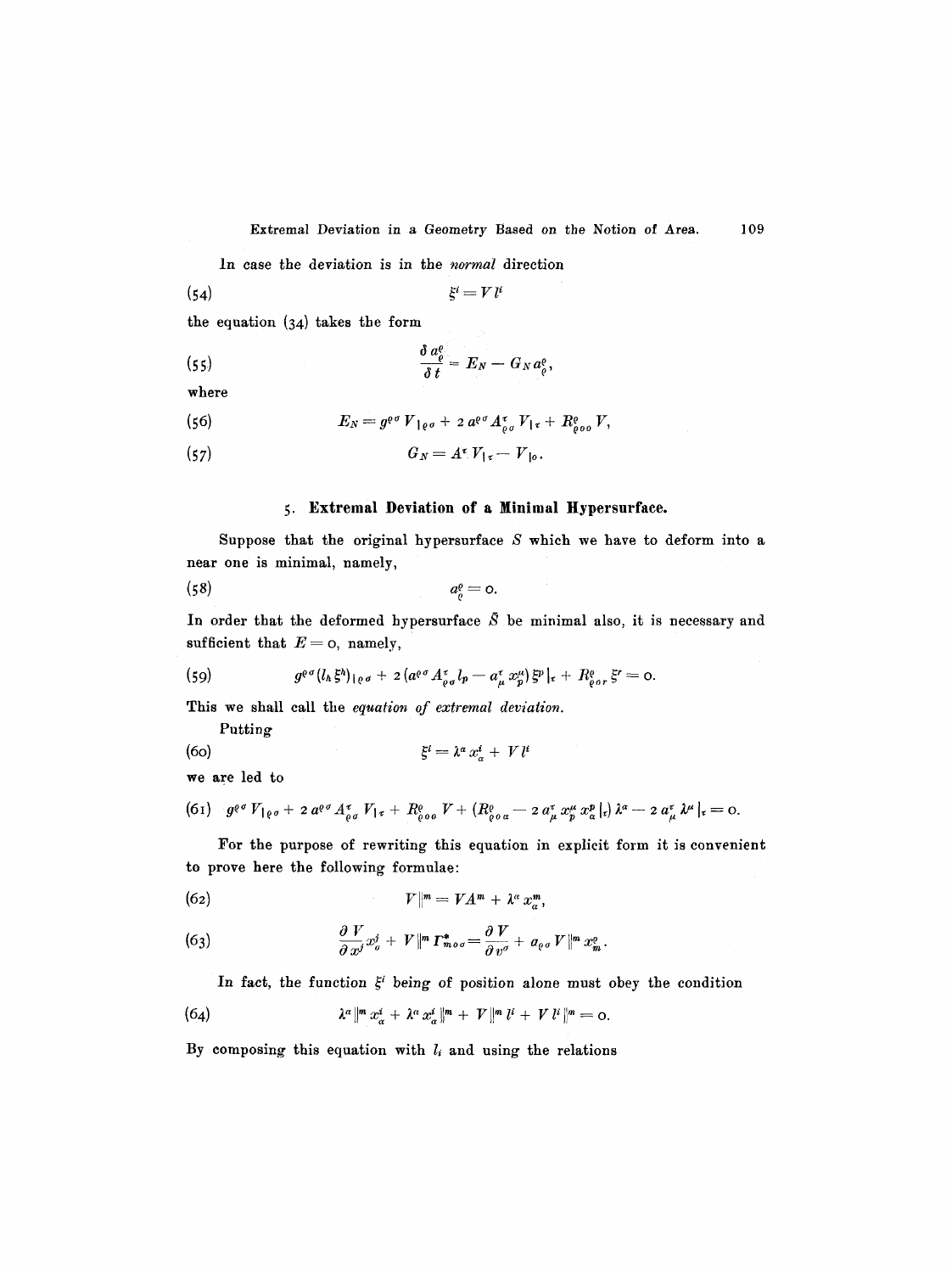$$
l_i x_{\alpha}^i \rVert^m = - x_{\alpha}^i l_i \rVert^m,
$$
  
\n
$$
l_i \rVert^m = \delta_i^m - l_i (l^m - A^m),
$$
  
\n
$$
l^i \rVert^m = g^{im} - l^i (l^m + A^m),
$$

we easily find (62). On account of the equation  $A^o = o$  it follows that  $V| o^o = o$ , that is,  $V$  is homogeneous of degree zero in  $p_i$ . For such a function we have

$$
\frac{\partial V}{\partial v^{\sigma}} = \frac{\partial V}{\partial x^j} x^j_{\sigma} + \frac{\partial V}{\partial p_m} \frac{\partial p_m}{\partial x^{\sigma}}
$$
  
=  $\frac{\partial V}{\partial x^j} x^j_{\sigma} + V \|\theta\| \left(\frac{\partial l_m}{\partial v^{\sigma}} + l_m \frac{\partial}{\partial v^{\sigma}} \log \frac{L}{V_g}\right)$   
=  $\frac{\partial V}{\partial x^j} x^j_{\sigma} + V \|\theta\| (r^*_{\sigma \circ m} - a_{\varrho \circ \sigma} x^{\varrho}_{m}),$ 

which proves  $(63)$ .

The last equation implies

(65) 
$$
V_{1\tau} = \frac{\partial V}{\partial v^{\tau}} + a_{\rho\tau} A^{\rho} V + a_{\rho\tau} \lambda^{\rho}.
$$

As  $V_{\{i\}}$  is also homogeneous of degree zero in  $p_i$ ,

$$
V_{\vert i\sigma} = \frac{\partial V_{\vert i}}{\partial v^{\sigma}} + a_{\nu\sigma} V_{\vert i} \Vert^{m} x_{m}^{\nu} - V_{\vert p} \Gamma_{i\sigma}^{* p}
$$

and consequently

$$
V_{\parallel \varrho\sigma} = \frac{\partial V_{\parallel i}}{\partial v^{\sigma}} x_{\varrho}^{i} + a_{\nu\sigma} V_{\parallel i} \left\| m x_{m}^{*} x_{\varrho}^{i} - V_{\parallel p} \right. \Gamma_{\varrho\sigma}^{* p}
$$
\n
$$
= \frac{\partial V_{\parallel \varrho}}{\partial v^{\sigma}} - V_{\parallel i} \frac{\partial^{2} x^{i}}{\partial v^{\varrho} \partial v^{\sigma}} + a_{\nu\sigma} V_{\parallel i} \left\| m x_{m}^{*} x_{\varrho}^{i} - V_{\parallel p} \right. \Gamma_{\varrho\sigma}^{* p}.
$$

In virtue of (65) and the fundamental equations of the hypersurface [Berwald, Acta (25.6)] we obtain

$$
V_{1\varrho\sigma} = \frac{\partial^2 V}{\partial v^{\varrho} \partial v^{\sigma}} + a_{\mu\varrho} A^{\mu} \frac{\partial V}{\partial v^{\sigma}} + \frac{\partial (a_{\mu\varrho} A^{\mu})}{\partial v^{\sigma}} V
$$
  

$$
- ( \Gamma_{\varrho\sigma}^{\epsilon} + A_{\varrho}^{\epsilon\mu} a_{\mu\sigma}) \left( \frac{\partial V}{\partial v^{\tau}} + a_{\mu\tau} A^{\mu} V \right)
$$
  

$$
- a_{\varrho\sigma} V_{1\sigma} + a_{\nu\sigma} V_{1\iota} \|^{m} x_{\varrho}^{\iota} x_{m}^{\nu}
$$
  

$$
+ a_{\nu\sigma} \frac{\partial \lambda^{\nu}}{\partial v^{\sigma}} + \left\{ \frac{\partial a_{\mu\varrho}}{\partial v^{\sigma}} - a_{\mu\tau} ( \Gamma_{\varrho\sigma}^{\epsilon} + A_{\varrho}^{\epsilon\nu} a_{\nu\sigma} ) \right\} \lambda^{\mu}.
$$

110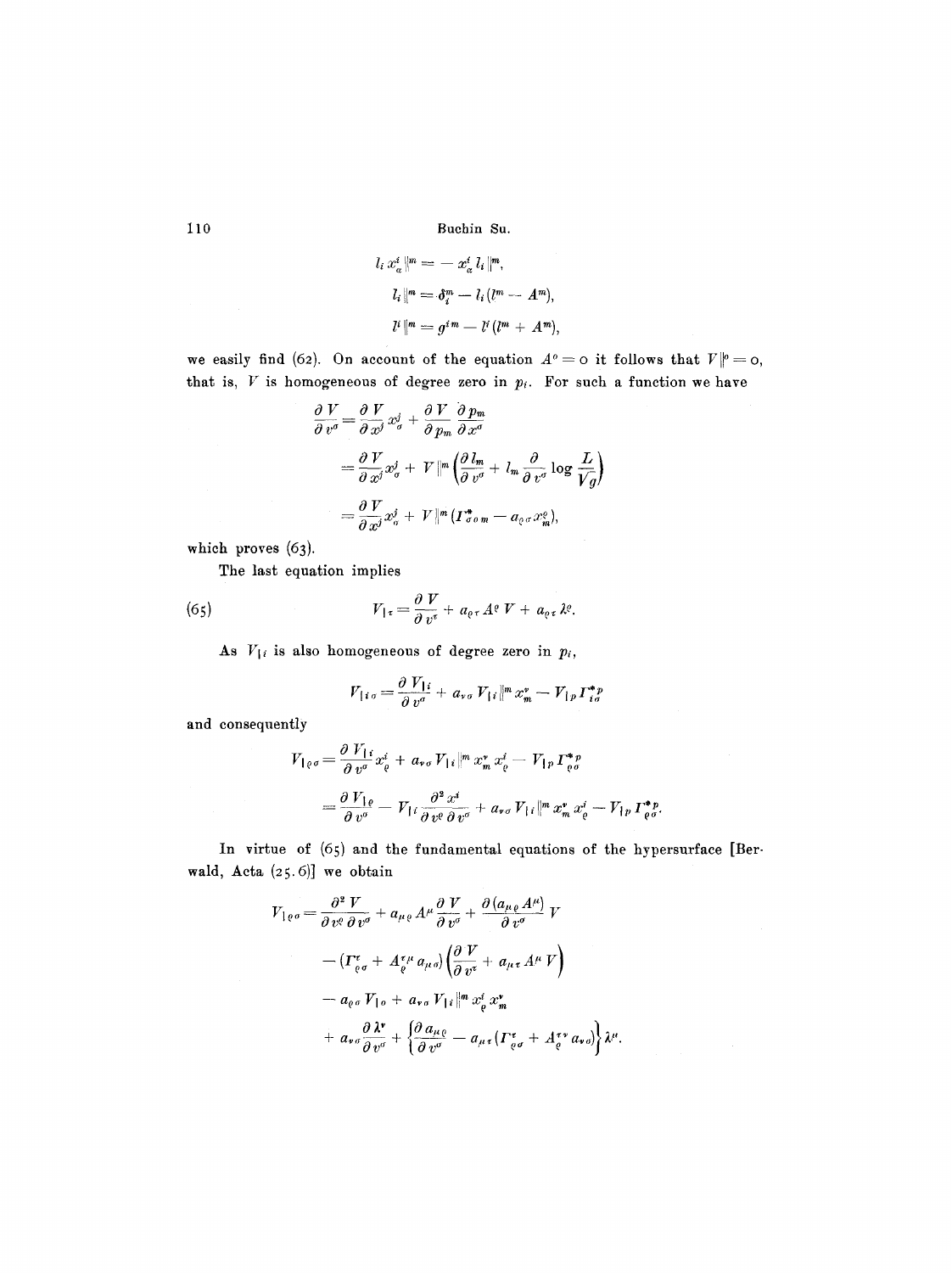Extremal Deviation in a Geometry Based on the Notion of Area. 111

Hence under the assumption (58) follows

(66) 
$$
g^{\varrho\sigma} V_{\varrho\sigma} = g^{\varrho\sigma} \frac{\partial^2 V}{\partial v^{\varrho} \partial v^{\sigma}} + (a^{\tau}_{\mu} A^{\mu} - \Gamma^{\tau\rho}_{\varrho} - A^{\sigma\tau\tau} a_{\nu\sigma}) \frac{\partial V}{\partial v^{\tau}} + \left\{ g^{\varrho\sigma} \frac{\partial (a_{\mu\varrho} A^{\mu})}{\partial v^{\sigma}} - a_{\mu\tau} A^{\mu} (\Gamma^{\tau\rho}_{\varrho} + A^{\sigma\tau\nu} a_{\nu\sigma}) \right\} V + a^{\varrho}_{\nu} \frac{\partial \lambda^{\nu}}{\partial v^{\varrho}} + g^{\varrho\sigma} \left\{ \frac{\partial a_{\mu\varrho}}{\partial v^{\sigma}} - a_{\mu\tau} (\Gamma^{\tau}_{\varrho\sigma} + A^{\tau\nu}_{\varrho} a_{\tau\sigma}) \right\} \lambda^{\mu} + a^{\varrho}_{\nu} x^{\tau}_{\sigma} x^{\nu}_{\mu} V_{\mu} |^{m}.
$$

To compute the last term we apply the operator  $\Vert^m$  to the equation

$$
V_{\downarrow i} = \frac{\partial V}{\partial x^i} + V \parallel^r \Gamma_{roi}^*
$$

Noticing the interchange law

$$
V\Vert^{r}\Vert^{m}-V\Vert^{m}r=V\Vert^{r}\left(\log\frac{L}{Vg}\right)\Vert^{n}-V\Vert^{m}\left(\log\frac{L}{Vg}\right)\Vert^{r}
$$

and (62) we shall first find

(67) 
$$
V\Vert r^{m} = (VA^{r} + \lambda^{\alpha} x_{\alpha}^{r}) l^{m} + VA^{m} \Vert r + \lambda^{\alpha} \Vert r x_{\alpha}^{m} + \lambda^{\alpha} x_{\alpha}^{m} \Vert r - (l^{r} - A^{r}) (VA^{m} + \lambda^{\alpha} x_{\alpha}^{m})
$$

and, as a consequence of the formulae [Berwald, **Aeta (8. I I), (8.13), (25.6),**  (2 5. IO)], obtain

(68) 
$$
x_{\varrho}^{i} x_{m}^{*} V_{\{i\}}\vert^{m} = A^{\nu} \frac{\partial V}{\partial v^{\varrho}} + V \frac{\partial A^{\nu}}{\partial v^{\varrho}} + \frac{\partial \lambda^{\nu}}{\partial v^{\varrho}} + V A^{\nu} \frac{\partial V}{\partial v^{\varrho}} + V A^{\nu} \frac{\partial V}{\partial v^{\varrho}} + A^{\nu} \frac{\partial V}{\partial v^{\varrho}} + A^{\nu} \frac{\partial V}{\partial v^{\varrho}} + A^{\nu} \frac{\partial V}{\partial v^{\varrho}} + A^{\nu} \frac{\partial V}{\partial v^{\varrho}} + A^{\nu} \frac{\partial V}{\partial v^{\varrho}} + A^{\nu} \frac{\partial V}{\partial v^{\varrho}} + A^{\nu} \frac{\partial V}{\partial v^{\varrho}} + A^{\nu} \frac{\partial V}{\partial v^{\varrho}} + A^{\nu} \frac{\partial V}{\partial v^{\varrho}} + A^{\nu} \frac{\partial V}{\partial v^{\varrho}} + A^{\nu} \frac{\partial V}{\partial v^{\varrho}} + A^{\nu} \frac{\partial V}{\partial v^{\varrho}} + A^{\nu} \frac{\partial V}{\partial v^{\varrho}} + A^{\nu} \frac{\partial V}{\partial v^{\varrho}} + A^{\nu} \frac{\partial V}{\partial v^{\varrho}} + A^{\nu} \frac{\partial V}{\partial v^{\varrho}} + A^{\nu} \frac{\partial V}{\partial v^{\varrho}} + A^{\nu} \frac{\partial V}{\partial v^{\varrho}} + A^{\nu} \frac{\partial V}{\partial v^{\varrho}} + A^{\nu} \frac{\partial V}{\partial v^{\varrho}} + A^{\nu} \frac{\partial V}{\partial v^{\varrho}} + A^{\nu} \frac{\partial V}{\partial v^{\varrho}} + A^{\nu} \frac{\partial V}{\partial v^{\varrho}} + A^{\nu} \frac{\partial V}{\partial v^{\varrho}} + A^{\nu} \frac{\partial V}{\partial v^{\varrho}} + A^{\nu} \frac{\partial V}{\partial v^{\varrho}} + A^{\nu} \frac{\partial V}{\partial v^{\varrho}} + A^{\nu} \frac{\partial V}{\partial v^{\varrho}} + A^{\nu} \frac{\partial V}{\partial v^{\varrho}} + A^{\nu} \frac{\partial V}{\partial v^{\varrho}} + A^{\nu} \frac{\partial V}{\partial v^{\varrho}} + A^{\nu} \
$$

On the other hand composition of  $(64)$  with  $x_i^*$  gives immediately

(69) 
$$
\lambda^* \|r + \lambda^{\alpha} x_m^{\nu} x_{\alpha}^m \|r = - V g^{\nu \mu} x_{\mu}^{\nu},
$$

so that

(70) 
$$
x_{\varrho}^{i} x_{m}^{v} V_{1i} \|^{m} = A^{v} \frac{\partial V}{\partial v^{c}} + V \Big\{ \frac{\partial A^{v}}{\partial v^{c}} + A^{o} (I_{\varrho \sigma}^{v} + A_{\varrho}^{v} u_{\mu \sigma} - I_{\varrho \sigma}^{*}) + I_{\varrho o}^{*} \psi_{\varrho} x_{m}^{v} A^{m} \|^{r} + A^{r} x_{m}^{v} x_{\varrho}^{i} I_{\varrho o i}^{*} \|^{m} - I_{\varrho o \mu}^{*} g^{\nu \mu} \Big\} + \frac{\partial \lambda^{v}}{\partial v^{c}} + \lambda^{a} (I_{\alpha \varrho}^{*} + A_{\alpha}^{v} u_{\mu \varrho} - I_{\alpha \varrho}^{*} + x_{\alpha}^{r} x_{m}^{v} x_{\varrho}^{i} I_{\varrho o i}^{*} \|^{m}).
$$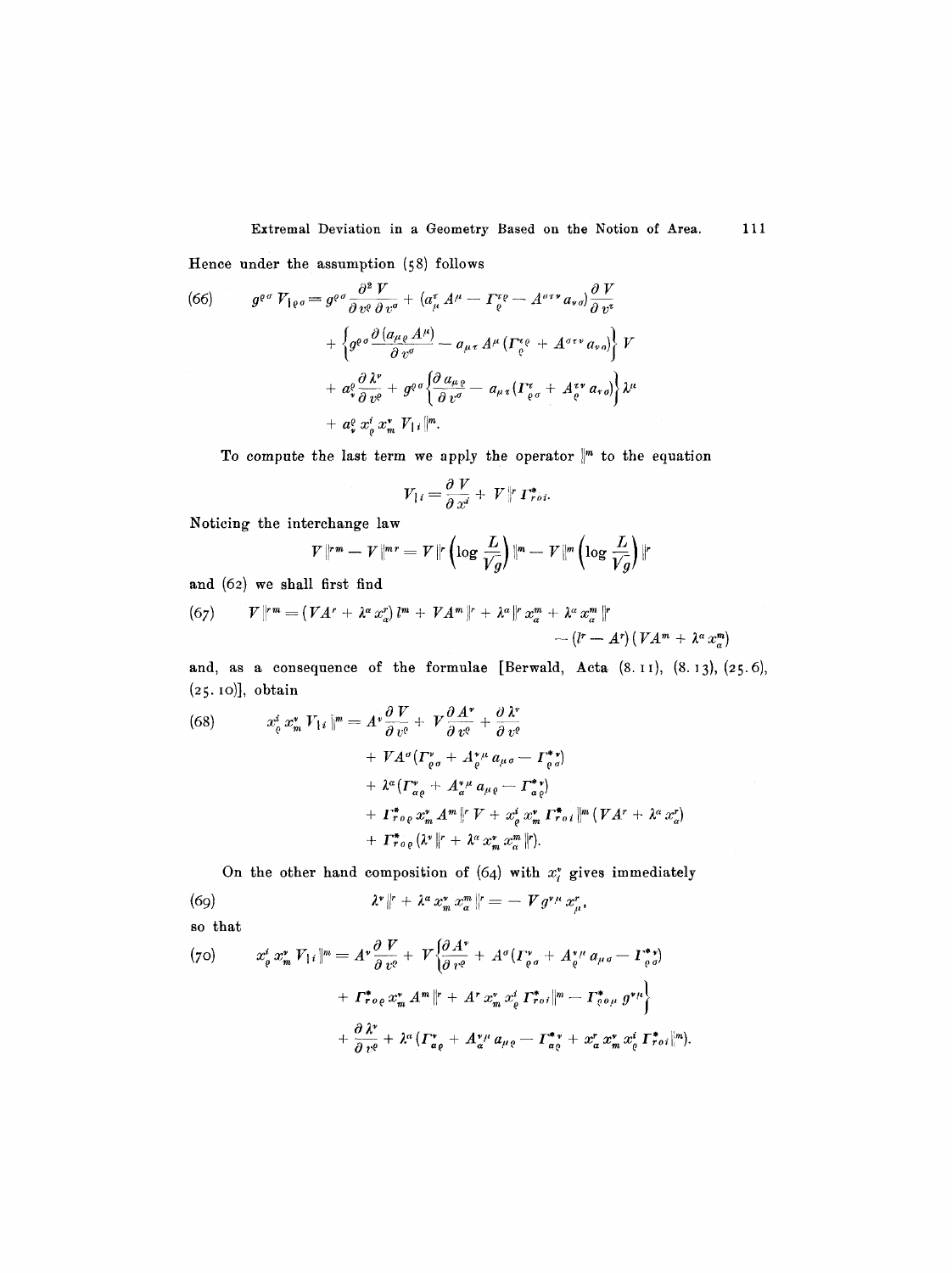For convenience' sake let us introduce

$$
(71) \tX_{\varrho}^{\mu\nu}=l^q x_p^{\mu} x_n^{\nu} x_{\varrho}^i T_{q_i}^{*p} |m,
$$

$$
(72) \t\t Y^{\mu\nu} = A^m \vert^r x_m^{\mu} x_r^{\nu},
$$

so as to express in (68) each term with Latin indices. The expression  $X_{\varrho}^{\mu\nu}$  is closely connected with the tensor  $P_{\varrho}^{\varrho\sigma}$  [Berwald, Acta (7), p. 245] by the relation

(73) 
$$
l^q x_p^o x_m^{\sigma} \Gamma_{q i}^{* p} | m = X_{\mu}^{o \sigma} x_i^{\mu} + P_{o \sigma}^{o \sigma} l_i,
$$

which shows that both the tensors  $X^{\rho\sigma}_{\mu}$  and  $P^{\rho\sigma}_{\rho\rho}$  stand for the tangential and normal components of a certain covariant vector in space.

As to the second expression  $(72)$  we can write the alternative one:

(74) 
$$
Y^{\mu\nu} = -3 A^{\mu} A^{\nu} - 2 A^{\mu}_{\varrho\tau} A^{\rho\tau\nu} + \frac{1}{2} \frac{L^2}{g} g^{ik} \frac{\partial^2 g_{ik}}{\partial p_r \partial p_m} x^{\mu}_m x^{\nu}_r
$$

[cf. Berwald, Acta  $(5.4)$ ,  $(5.14)$ ,  $(5.9)$ ,  $(23.20)$ ].

A reference to the relation

$$
\left\|T_{r0i}^*\right\|^{m}=\left\|T_{r i}^*\right\|^m l_p+\left\|T_{r i}^*\right\|- \left\|T_{r0i}^*\right\|^{m}-A^m
$$

suffices to rewrite two terms in (7o), namely,

$$
A^r x_m^* x_\varphi^i \Gamma_{\tau \circ i}^* \| m = A^r x_m^* x_\varphi^i l_p \Gamma_{\tau i}^{*p} \| m + A^{\sigma} \Gamma_{\sigma \varrho}^{*r} + A^{\mu} A^* \Gamma_{\mu \circ \varrho}^{*},
$$
  

$$
x_a^r x_m^* x_\varphi^i \Gamma_{\tau \circ i}^{*} \| m = x_a^r x_m^* x_\varphi^i l_p \Gamma_{\tau i}^{*p} \| m + \Gamma_{\alpha \varrho}^{*r} + A^* \Gamma_{\alpha \circ \varrho}^{*}.
$$

Moreover, decomposing, as usual,  $\Gamma^*_{ro}$  into components:

$$
\Gamma_{\tau o\rho}^* = \Gamma_{\sigma o\rho}^* x_r^\sigma + \Gamma_{\sigma o\rho}^* l_r
$$

and making use of the formula

$$
l_r A^m\|r = A^m\|0 = 0
$$

we have

$$
(75) \quad x_{\varrho}^{i} x_{m}^{*} V_{1i} \|^{m} = A^{*} \frac{\partial V}{\partial v^{\varrho}} + V \Big\{ \frac{\partial A^{*}}{\partial v^{\varrho}} + A^{\sigma} ( \Gamma_{\varrho \sigma}^{*} + A_{\varrho}^{* \mu} a_{\mu \sigma} ) \newline + A^{\mu} A^{*} \Gamma_{\varrho \sigma \mu}^{*} - \Gamma_{\varrho \sigma \mu}^{*} g^{* \mu} + \Gamma_{\sigma \sigma \varrho}^{*} Y^{* \sigma} + A^{r} x_{m}^{*} x_{p}^{i} l_{p} \Gamma_{\tau i}^{* p} \|^{m} \Big\} \newline + \frac{\partial \lambda^{*}}{\partial v^{\varrho}} + \lambda^{\alpha} \{ \Gamma_{\alpha \varrho}^{*} + A_{\alpha}^{* \mu} a_{\mu \varrho} + A^{*} \Gamma_{\alpha \sigma \varrho}^{*} + x_{\alpha}^{r} x_{m}^{*} x_{\varrho}^{i} l_{p} \Gamma_{\tau i}^{* p} \|^{m} \}.
$$

112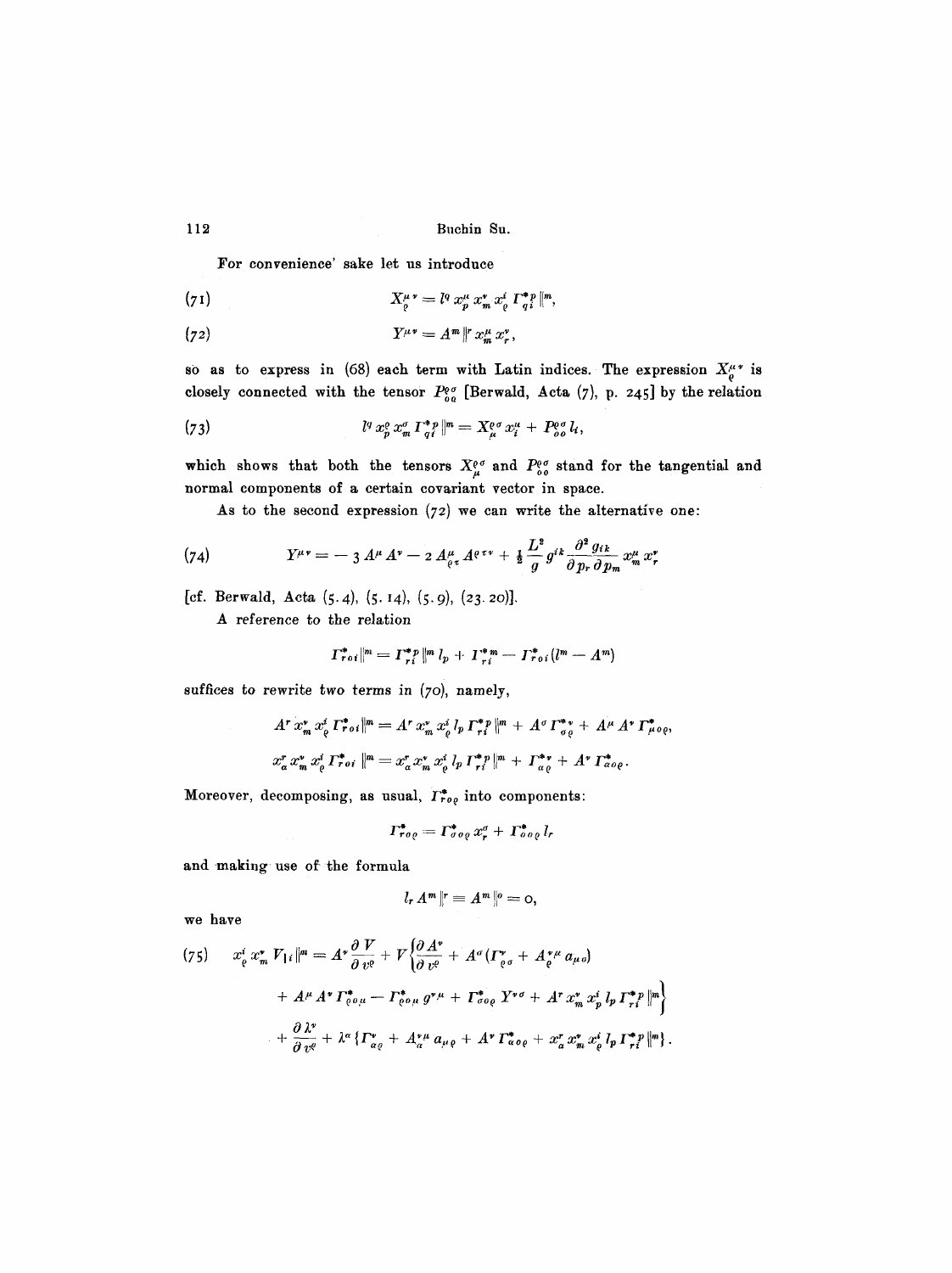The only two terms with Latin indices in the right-hand side of (75) can, however, be expressed in terms of  $X_{\varrho}^{\mu\nu}$ ,  $A_{\mu}$  and  $g_{\alpha\beta}$ , as it may easily be shown on account of the relation [Berwald, Acta (I5.6)]

$$
l_p T_{sm}^{*p} \|^h = 2 l_s T_{rm}^{*r} \|^h - g_{sp} l^r T_{rm}^{*p} \|^h
$$

and  $A_p = A_\mu x^\mu_c$ . The result of carrying out the computation is as follows:

$$
A^r x_m^* x_e^i l_p \Gamma_{r i}^{* p} \vert^m = - A_{\mu} X_{\varrho}^{\mu}{}^{\nu},
$$
  

$$
x_a^r x_m^* x_{\varrho}^i l_p \Gamma_{r i}^{* p} \vert^m = - g_{\alpha \mu} X_{\varrho}^{\mu}{}^{\nu}.
$$

Thus we have finally

(76) 
$$
V_{1i} \|^{m} x_{\varrho}^{i} x_{m}^{*} = A^{*} \frac{\partial V}{\partial v^{\varrho}} + V \Big\{ \frac{\partial A^{*}}{\partial v^{\varrho}} + A^{*} (\Gamma_{\varrho \sigma}^{*} + A_{\varrho}^{*}{}^{\mu} a_{\mu}{}_{\sigma}) + \Gamma_{\varrho \circ \mu}^{*} A^{\mu} A^{*} - \Gamma_{\varrho \circ \mu}^{*} g^{* \mu} - A_{\mu} X_{\varrho}^{\mu}{}^{*} + \Gamma_{\sigma \circ \varrho}^{*} Y^{* \sigma} \Big\} + \frac{\partial \lambda^{*}}{\partial v^{\varrho}} + \lambda^{a} \{ \Gamma_{\alpha \varrho}^{*} + A_{\alpha}^{* \mu} a_{\mu}{}_{\varrho} + A^{*} \Gamma_{\alpha \circ \varrho}^{*} - g_{\alpha}{}_{\mu} X_{\varrho}^{\mu}{}^{*} \}
$$

Substitution of (76) into (66) and utilization of the equation

$$
x_p^{\mu} x_{\alpha}^{p} \big|_{\tau} + \lambda^{\mu} \big|_{\tau} = \frac{\partial \lambda^{\mu}}{\partial v^{\tau}} + \lambda^{\alpha} \Gamma_{\alpha \tau}^{* \mu} - \Gamma_{\sigma \circ \tau}^{*} g^{\mu \sigma} V
$$

give the required form of  $(61)$ :

$$
(77) \qquad g^{\varrho\sigma}\frac{\partial^{2}V}{\partial v^{\varrho}\partial v^{\sigma}} + (2\,a^{\varrho\sigma}A^{\tau}_{\varrho\sigma} + 2\,a^{\tau}_{\mu}\,A^{\mu} - \Gamma^{\tau\rho}_{\varrho} - A^{\sigma\tau\tau}a_{\nu\sigma})\frac{\partial\,V}{\partial\,v^{\tau}} + \mathcal{J}\,V + A_{\alpha}\lambda^{\alpha} = 0,
$$

where we have placed

(78)  
\n
$$
\mathcal{J} = (a_{\mu}^{\rho} A^{\mu})_{(\rho)} + R_{\rho \sigma}^{\rho} A_{\rho \sigma}^{\rho} A_{\rho \sigma}^{\rho} A_{\rho \sigma}^{\rho} A_{\rho \sigma}^{\rho} A_{\rho \sigma}^{\rho} A_{\rho \sigma}^{\rho} A_{\rho \sigma}^{\rho} A_{\rho \sigma}^{\rho} A_{\rho \sigma}^{\rho} A_{\rho \sigma}^{\rho} A_{\rho \sigma}^{\rho} A_{\rho \sigma}^{\rho} A_{\rho \sigma}^{\rho} A_{\rho \sigma}^{\rho} A_{\rho \sigma}^{\rho} A_{\rho \sigma}^{\rho} A_{\rho \sigma}^{\rho} A_{\rho \sigma}^{\rho} A_{\rho \sigma}^{\rho} A_{\rho \sigma}^{\rho} A_{\rho \sigma}^{\rho} A_{\rho \sigma}^{\rho} A_{\rho \sigma}^{\rho} A_{\rho \sigma}^{\rho} A_{\rho \sigma}^{\rho} A_{\rho \sigma}^{\rho} A_{\rho \sigma}^{\rho} A_{\rho \sigma}^{\rho} A_{\rho \sigma}^{\rho} A_{\rho \sigma}^{\rho} A_{\rho \sigma}^{\rho} A_{\rho \sigma}^{\rho} A_{\rho \sigma}^{\rho} A_{\rho \sigma}^{\rho} A_{\rho \sigma}^{\rho} A_{\rho \sigma}^{\rho} A_{\rho \sigma}^{\rho} A_{\rho \sigma}^{\rho} A_{\rho \sigma}^{\rho} A_{\rho \sigma}^{\rho} A_{\rho \sigma}^{\rho} A_{\rho \sigma}^{\rho} A_{\rho \sigma}^{\rho} A_{\rho \sigma}^{\rho} A_{\rho \sigma}^{\rho} A_{\rho \sigma}^{\rho} A_{\rho \sigma}^{\rho} A_{\rho \sigma}^{\rho} A_{\rho \sigma}^{\rho} A_{\rho \sigma}^{\rho} A_{\rho \sigma}^{\rho} A_{\rho \sigma}^{\rho} A_{\rho \sigma}^{\rho} A_{\rho \sigma}^{\rho} A_{\rho \sigma}^{\rho} A_{\rho \sigma}^{\rho} A_{\rho \sigma}^{\rho} A_{\rho \sigma}^{\rho} A_{\rho \sigma}^{\rho} A_{\rho \sigma}^{\rho} A_{\rho \sigma}^{\rho} A_{\rho \sigma}^{\rho} A_{\rho \sigma}^{\rho} A_{\rho \sigma}^{\rho} A_{\rho \sigma}^{\rho}
$$

Evidently,  $\mathcal J$  is an invariant similar to Koschmieder's  $U_o^*$  [cf. Berwald, Acta (33.2)], since they have several terms in common. But I have not been able to find the relation between these invariants.

 $8-642127$  Acta mathematica. 85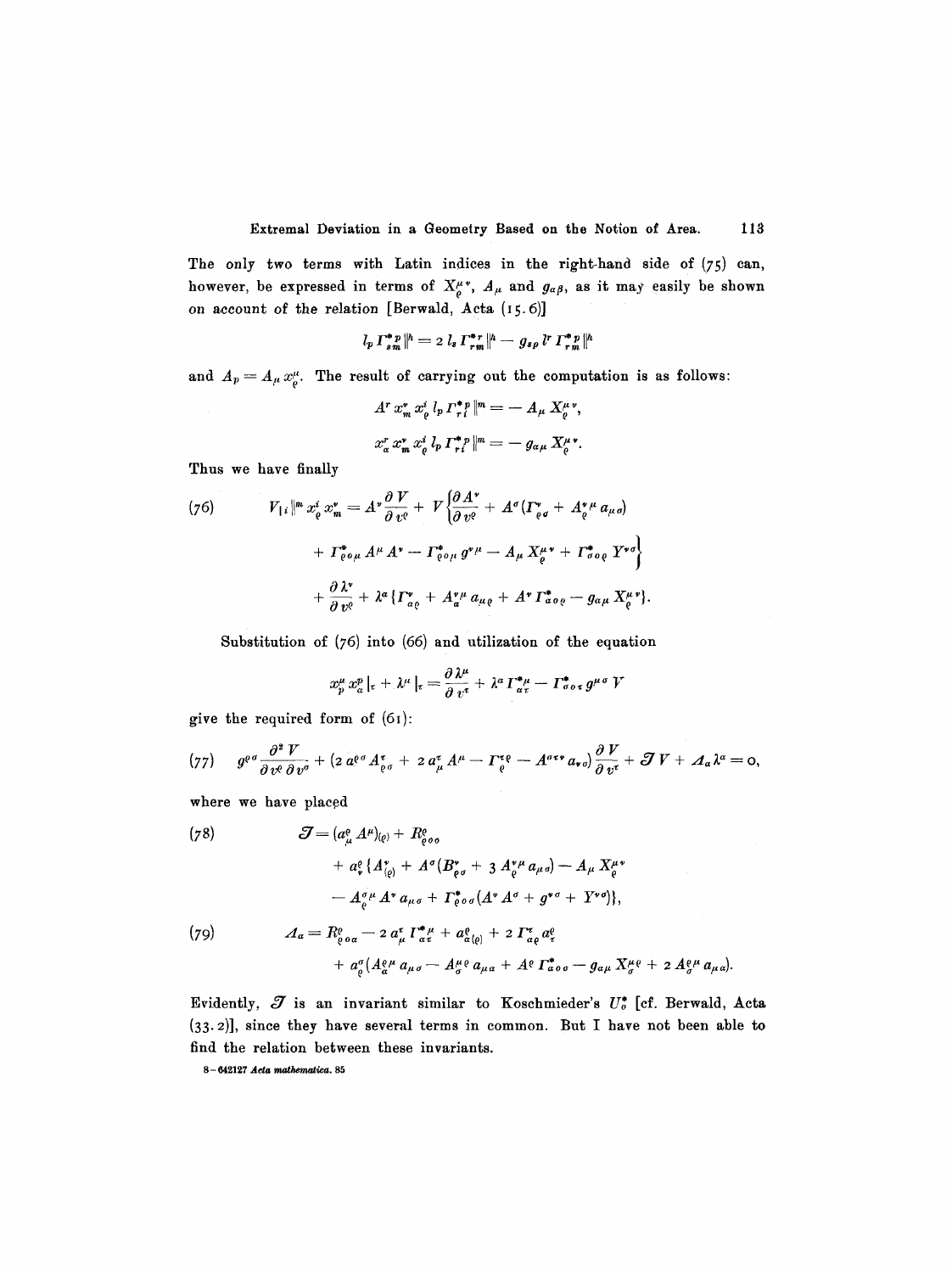# **6. A** Generalization.

As in the case of a space of  $K$ -spreads<sup>1</sup>, the infinitesimal deformation so far we have considered can also be generalized to the case where each of the functions  $\xi^i$  depends upon the position as well as the normal direction of the hypersurface. Hereafter we shall denote the corresponding formula in this case by means of an equation with the same *number preceded* by prime. Thus, instead of (6) we have to consider the extended infinitesimal deformation

(6)' 
$$
\tilde{x}^i = x^i + \xi^i(x, p) \, \delta t,
$$

where the  $\xi^i$  is a function of both x' and  $p_m$ , and is homogeneous of degree zero in  $p_m$ , so that

$$
\xi^h\|^\rho = 0.
$$

Upon setting

(81) 
$$
P_{(k)l}^{\alpha} = \text{cofactor of } \frac{\partial x^l}{\partial v^{\alpha}} \text{ in } p_k
$$

and

$$
\frac{g}{L^2}\frac{\partial p_m}{\partial v^\alpha}P_{(k)l}^\alpha=Q_{kml}
$$

we can after an easy calculation show that

$$
(9) \qquad \bar{p}_k = p_k + \left(\frac{\partial \bar{S}^h}{\partial x^h} p_k - \frac{\partial \bar{S}^h}{\partial x^k} p_h + Q_{kml} \frac{\partial \bar{S}^l}{\partial p^m}\right) \delta t; \n\left\{\begin{aligned}\n\bar{L} &= L \left\{ \mathbf{I} + \left(\frac{\mathbf{I}}{L} \frac{\partial L}{\partial x^i} \bar{S}^i + \frac{\partial \bar{S}^h}{\partial x^h} - \frac{\partial \bar{S}^h}{\partial x^k} l^k l_h + Q_{kml} l^k \bar{S}^l \right|^{m} \right) \delta t \right\}, \n(11)' \qquad \qquad \left\{\begin{aligned}\n\bar{g}_{ik} &= g_{ik} + \left\{\frac{\partial g_{ik}}{\partial x^j} \bar{S}^i - 2 A_{ik}^j \left(\frac{\partial \bar{S}^h}{\partial x^j} l_h - Q_{jmh} \bar{S}^h \right|^{m} \right)\right\} \delta t, \nV \bar{g} &= V \bar{g} \left\{ \mathbf{I} + \left(\frac{\partial \log V \bar{g}}{\partial x^r} \bar{S}^r - A^k \left(\frac{\partial \bar{S}^h}{\partial x^k} l_h - Q_{kmh} \bar{S}^h \right|^{m} \right)\right) \delta t \right\}; \n(13)' \qquad \bar{l}_i = l_i - \left[\frac{\partial \bar{S}^h}{\partial x^i} l_h + (A^m - l^m) \left( I^*_{\text{mon}} \bar{S}^h + \frac{\partial \bar{S}^h}{\partial x^m} l_h \right) l_i \right. \n&\left. + \left\{ Q_{imh} - l_i (l^j - A^j) Q_{jmh} \right\} \bar{S}^h \right\}^{m} \right] \delta t; \end{aligned}\right.
$$

<sup>&</sup>lt;sup>1</sup> Cf. B. SU, On the isomorphic transformations in a Douglas space, Science Record, Acad. Sinica, 2 (1947), 11-19; 139-146.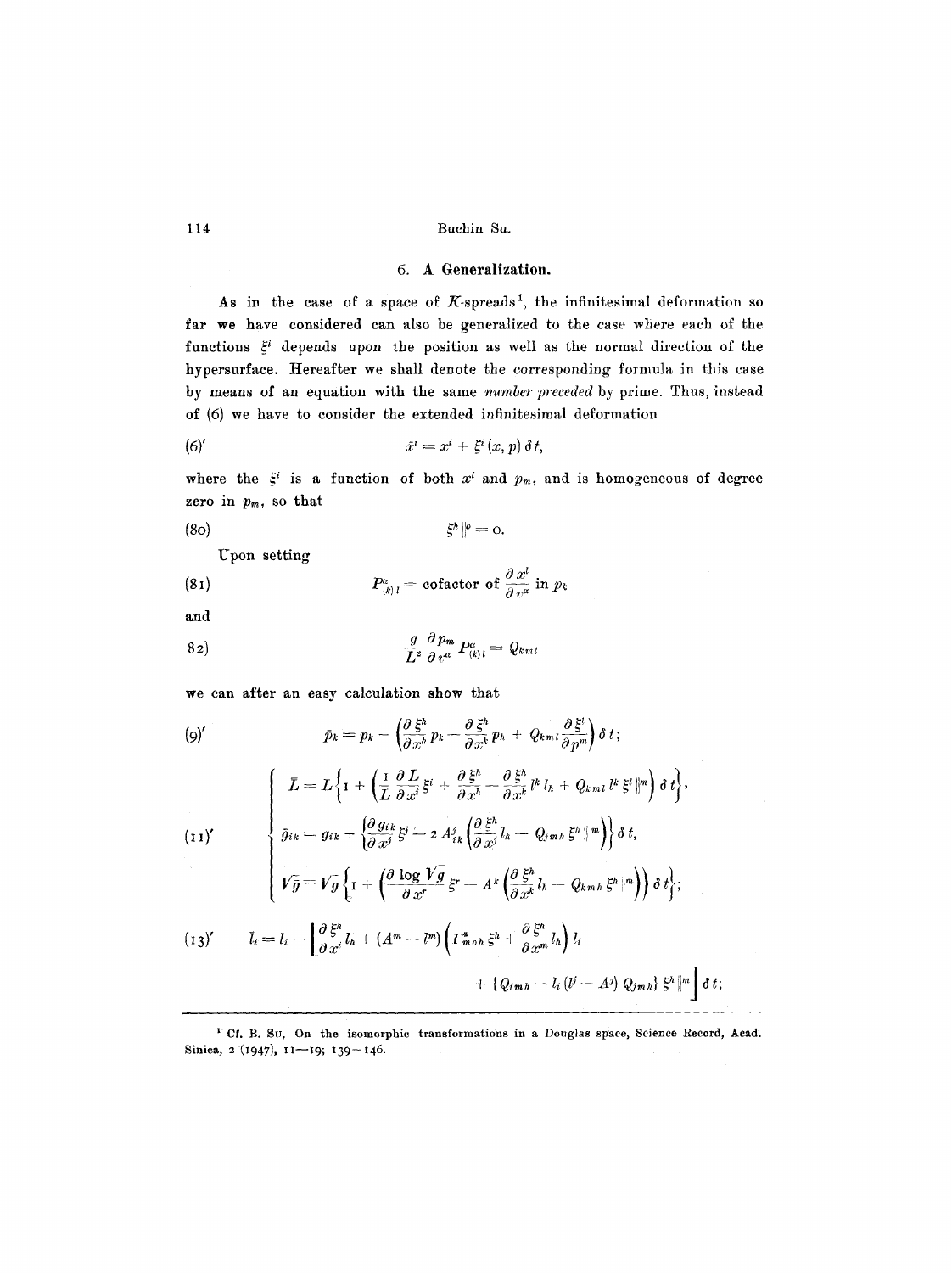Extremal Deviation in a Geometry Based on the Notion of Area. 115

$$
(17)'\qquad \overline{\Gamma}_{i\,ok}^* = \Gamma_{i\,ok}^* + \left\{ l_h \frac{\partial \Gamma_{i\,k}^{*h}}{\partial x^j} \xi^j - l_h \Gamma_{i\,k}^{*h} \right\}^m \frac{\partial \xi^j}{\partial x^m} l_j
$$
\n
$$
- \Gamma_{i\,k}^{*h} \frac{\partial \xi^j}{\partial x^h} l_j - (A^m - l^m) \left( \Gamma_{m\,or}^* \xi^r + \frac{\partial \xi^r}{\partial x^m} l^r \right) \Gamma_{i\,ok}^*
$$
\n
$$
+ (l_r \Gamma_{i\,k}^{*r})^m Q_{gmi} - \Gamma_{i\,k}^{*h} Q_{hmj} + \Gamma_{i\,ok}^{*} (l^r - A^r) Q_{rmj} \xi^j \right\} \delta t.
$$

Proceeding as before and using (8), we have the following relations:

$$
(22)'\qquad \bar{a}_{\varrho\sigma} = \cdots + \left[ l_i \frac{\partial \xi^i}{\partial x^j} \Big|^{m} x^j_{\varrho} \frac{\partial l_m}{\partial v^{\sigma}} + l_i \frac{\partial \xi^i}{\partial x^j} \Big|^{m} x^j_{\sigma} \frac{\partial l_m}{\partial v^{\varrho}} + l_i \xi^i \Big|^{m} \frac{\partial l_m}{\partial v^{\varrho}} \frac{\partial l_m}{\partial v^{\sigma}} + l_i \xi^i \Big|^{m} \frac{\partial^2 l_m}{\partial v^{\varrho} \partial v^{\sigma}} + \left\{ l_r \Gamma_{ik}^{*} \Big|^{m} x^j_{\varrho} x^k_{\sigma} Q_{\sigma} m_j - \Gamma_{\varrho\sigma}^{*} \Omega_{\sigma} m_j + a_{\varrho\sigma} (l^r - A^r) Q_{r} m_j \right. \\ \left. + \Gamma_{j\sigma\sigma}^{*} \frac{\partial l_m}{\partial v^{\varrho}} + \Gamma_{\varrho\sigma j}^{*} \frac{\partial l_m}{\partial v^{\varrho}} - \frac{\partial^2 x^i}{\partial v^{\varrho} \partial v^{\sigma}} Q_{i} m_j \right\} \xi^j \Big|^{m} \right] \delta t,
$$
  

$$
(23)'\qquad \bar{g}_{\varrho\sigma} = \cdots + \left( g_{hk} x^k_{\sigma} \frac{\partial l_m}{\partial v^{\varrho}} + g_{ih} x^i_{\varrho} \frac{\partial l_m}{\partial v^{\sigma}} + 2 A^i_{\varrho\sigma} Q_{i} m_h \right) \xi^h \Big|^{m} \delta t.
$$

In the right-hand sides of these equations there are omitted all the terms in (22) and (23) respectively.

Similarly, we obtain

(26)' 
$$
\bar{g}^{\varrho\sigma} = g^{\varrho\sigma} + \left\{ h_{\lambda\mu} \text{ adj.} \middle| \begin{matrix} g_{\varrho\sigma} & g_{\varrho\mu} \\ g_{\lambda\sigma} & g_{\lambda\mu} \end{matrix} \right\} : \text{det.} (g_{\varrho\sigma}) - g^{\varrho\sigma} h_{\lambda}^{\lambda} \right\} \delta t
$$

with the abbreviation

$$
(27)'\qquad \qquad h_{\lambda\mu}=\cdots+\left(g_{hk}x_{\mu}^k\frac{\partial l_m}{\partial v^k}+g_{ih}x_{\lambda}^i\frac{\partial l_m}{\partial v^{\mu}}+2A_{\lambda\mu}^jQ_{jmh}\right)\xi^h\right|^{m}
$$

and, in particular,

(39)' 
$$
h_{\lambda}^2 = \cdots + 2 g^{\lambda \mu} g_{j\lambda} x_{\mu}^j \frac{\partial l_m}{\partial v^{\lambda}} \xi^{\lambda} \|^{m},
$$

only the terms in addition being exhibited.

It shall be noted that on account of non-vanishing of  $\xi^h\Vert^m$  in the present case appear the derivatives  $\frac{\partial l_m}{\partial v^{\sigma}}$ ,  $\frac{\partial^2 l_m}{\partial v^{\sigma} \partial v^{\sigma}}$  of  $l_m$  in each coefficient, for which we have to utilize the formula [Berwald, Acta (25. II)]

(83) 
$$
\frac{\partial l_j}{\partial v^{\tau}} - \Gamma^*_{\tau \circ j} = -a_{\varrho \tau} x_j^{\rho} - A^{\mu} a_{\mu \tau} l_j.
$$